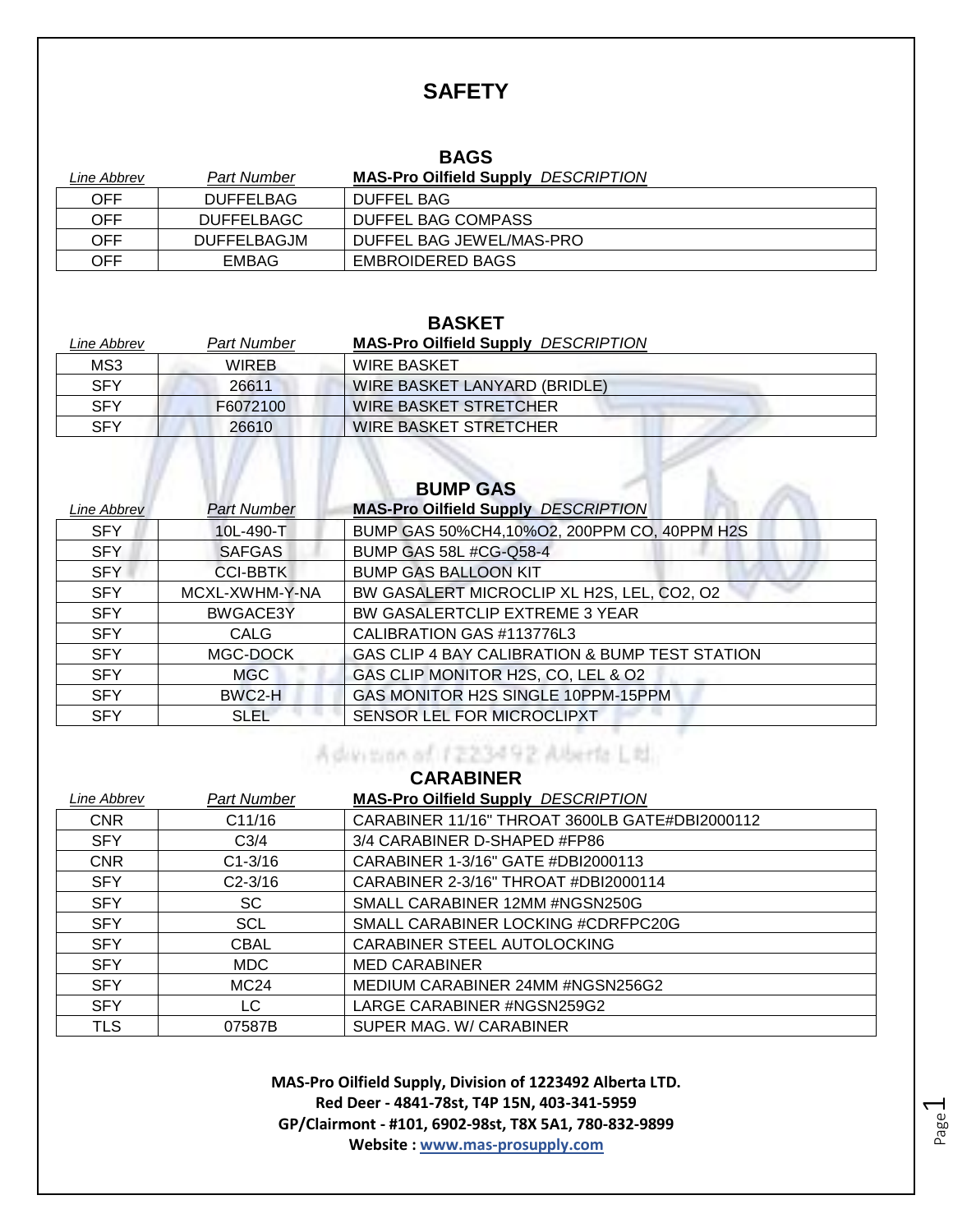#### **VESTS ASSORTED**

| Line Abbrev | Part Number       | <b>MAS-Pro Oilfield Supply DESCRIPTION</b>      |
|-------------|-------------------|-------------------------------------------------|
| PIO.        | V1030410-O/S      | HI-VIZ ALL-PURPOSE VEST                         |
| <b>SFY</b>  | SAFETYVEST128L    | SAFETY VEST #128 FR L                           |
| <b>SFY</b>  | SAFETYVEST128XL   | SAFETY VEST #128 FR XL                          |
| <b>SFY</b>  | <b>SAFEV</b>      | SAFETY VEST #CRDTVCSAM-OR2X3X                   |
| <b>SFY</b>  | SV3995FR-L        | SAFETY VEST FR #3995FR-L BLACK                  |
| <b>SFY</b>  | SV3995FR-XL       | SAFETY VEST FR# 3995FR-XL BLACK                 |
| <b>SFY</b>  | SV4915RXL         | SAFETY VEST RED 4915 XL                         |
| <b>SFY</b>  | SV4915R3XL        | SAFETY VEST RED 4915 3XL                        |
| <b>SFY</b>  | SAFEVFRS/M        | SAFETY VEST W/POCKETS FIRE RATED SMALL/MEDIUM#6 |
| <b>SFY</b>  | <b>SAFEVFRLXL</b> | SAFETY VEST W/POCKETS FIRE RATED #6136FR-LXL    |
| <b>SFY</b>  | SAFEVFR-2XL3XL    | SAFETY VEST W/POCKETS FIRE RATED #6136FR-2XL3XL |
| <b>SFY</b>  | <b>SV1250XL</b>   | SAFETY VEST-RED SURVEYOR ULTRA SOFT XLARG       |
| <b>SFY</b>  | SV12502XL         | RED SURVEYOR VEST ULTRA SOFT-2XL                |
| <b>SFY</b>  | SV12503XL         | SAFETY VEST-RED SURVEYOR 3XL                    |
| <b>SFY</b>  | SV12504XL         | SAFETY VEST-RED SURVEYOR 4XL                    |
| <b>SFY</b>  | <b>TV091XL</b>    | SAS 091 XL TRAFFIC VEST                         |
| SFY         | TV092XXL          | SAS 092 XXL TRAFFIC VEST                        |

#### **DRAGER H2S**

n w

| Line Abbrev | <b>Part Number</b> | <b>MAS-Pro Oilfield Supply DESCRIPTION</b> |
|-------------|--------------------|--------------------------------------------|
| <b>SFY</b>  | <b>DH2ST.2-5</b>   | DRAGER H2S TUBE .2 - 5PPM #8101461         |
| <b>SFY</b>  | DH2ST.5-15         | DRAGER H2S TUBE .5-15PPM #6728041          |
| <b>SFY</b>  | DH2ST5-60PPM       | DRAGER H2S TUBE 5 - 60PPM #CH29801         |
| <b>SFY</b>  | DH2ST100-2000      | DRAGER H2S TUBE 100-2000 #CH29101          |
| <b>SFY</b>  | DH2ST1-200         | DRAGER H2S TUBE 1-200PPM #8101831          |
| <b>SFY</b>  | DH2ST.2-7%         | DRAGER H2S TUBE 0.2 - 7% #CH28101          |
| <b>MSC</b>  | DH2ST2-40          | DRAGER H2S TUBE 2 - 40% #8101211           |
| <b>SFY</b>  | DREAGER6400        | DRAGER HAND PUMP #6400000                  |

| <b>EAR MUFFS</b> |                     |                                            |
|------------------|---------------------|--------------------------------------------|
| Line Abbrev      | Part Number         | <b>MAS-Pro Oilfield Supply DESCRIPTION</b> |
| <b>SFY</b>       | EMH <sub>10</sub> B | EAR MUFF #H10B (BEHIND HARD HAT)           |
| SFY              | EМ                  | EAR MUFF #H7A                              |
| <b>SFY</b>       | EMBH                | EAR MUFF BEHIND THE HEAD #H6B/V            |
| SFY              | EMOM24              | <b>EAR MUFFS QM-24</b>                     |

Page  $\mathrel{\sim}$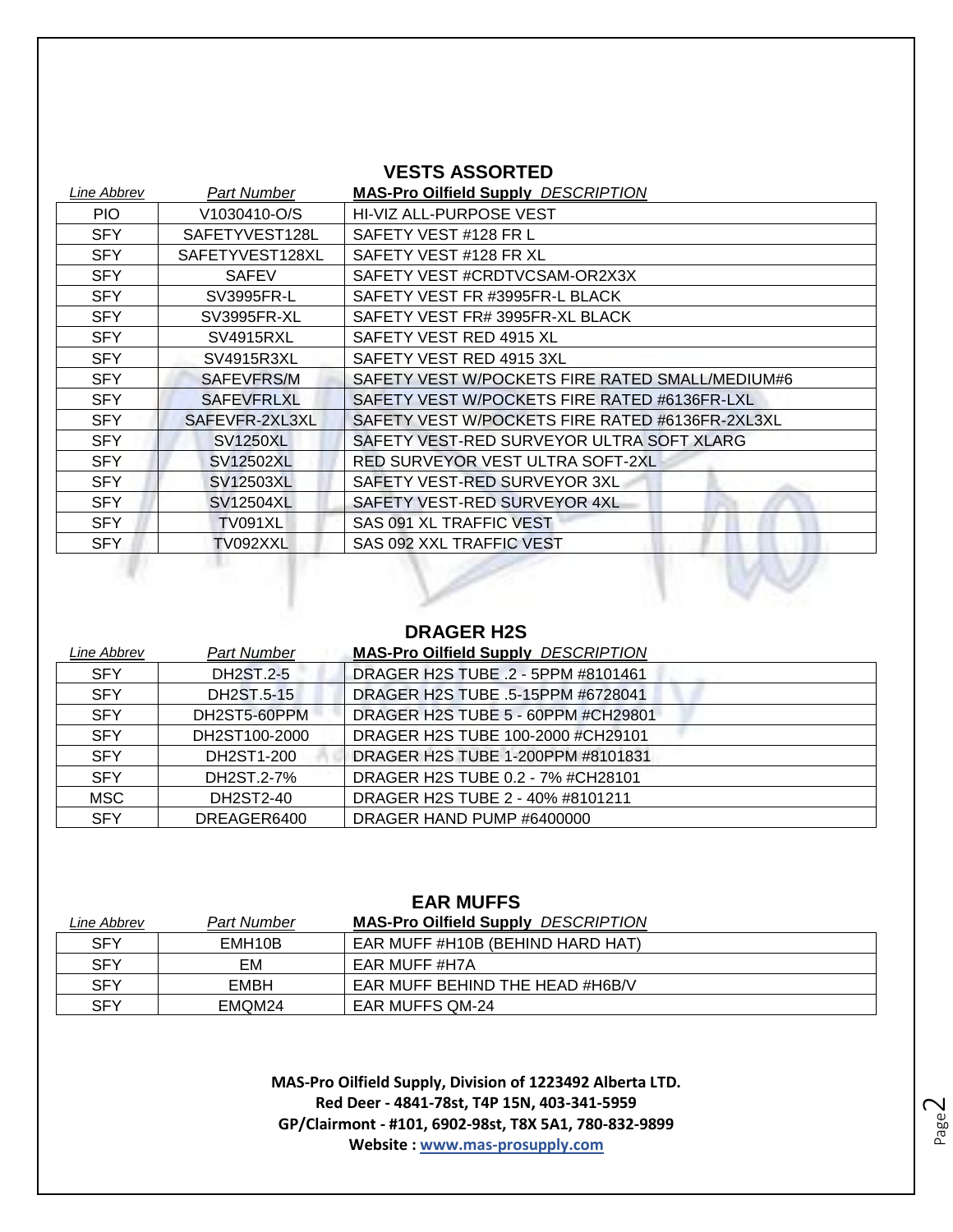#### **EAR PLUGS**

| Line Abbrev | <b>Part Number</b> | <b>MAS-Pro Oilfield Supply DESCRIPTION</b>  |
|-------------|--------------------|---------------------------------------------|
| <b>SFY</b>  | <b>EPLLC</b>       | EAR PLUG #LL30                              |
| <b>SFY</b>  | EPCBT200           | EAR PLUG CBT340-4014 CORDED                 |
| <b>SFY</b>  | EPD                | EAR PLUG DISPENSOR C/W PLUGS                |
| <b>SFY</b>  | <b>EPDLL</b>       | EAR PLUG DISPENSOR LASER LITE #LS400        |
| <b>SFY</b>  | EPLL-LS4           | EAR PLUGS #HOWLL-LS4-RFL (REFILL FOR LS400) |
| <b>SFY</b>  | EPLL-1             | EAR PLUGS #LL-1 (200PR)                     |
| <b>SFY</b>  | EP.                | EAR PLUGS #MMM1100(BOX)                     |
| <b>SFY</b>  | EPQB <sub>2</sub>  | EAR PLUGS #QB2                              |
| <b>SFY</b>  | EPQD30             | EAR PLUGS #QD30 (100CNT)                    |
| <b>DSI</b>  | <b>NP102C</b>      | EAR PLUGS DYNA-FIT W/CORD (100/BX)          |
| <b>DSI</b>  | <b>NP102</b>       | EAR PLUGS DYNA-FIT(200/BX)                  |
| <b>SFY</b>  | P <sub>1301</sub>  | EAR PLUGS SKULL SCREW (120PR)               |
| <b>SFY</b>  | EP340-4002WC       | EAR PLUGS ULTRAFIT W/CORD SINGLES           |
| <b>SFY</b>  | DPAS30R            | EARPLUGS CORDED AIRSOFT                     |

|                           |                    | <b>EYE WEAR SUPPLIES</b>                   |
|---------------------------|--------------------|--------------------------------------------|
| <i><b>Line Abbrev</b></i> | <b>Part Number</b> | <b>MAS-Pro Oilfield Supply DESCRIPTION</b> |
| <b>SFY</b>                | <b>AFLS</b>        | <b>ANTI-FOG LENSE SPRAY</b>                |
| <b>SFY</b>                | <b>AFLW</b>        | ANTI-FOG LENSE WIPES (BOX)                 |
| <b>SFY</b>                | S477               | FOG ELIMINATOR CLOTHS UVEX                 |
| <b>DSI</b>                | EP19               | LENS CLEANING TOWELETTES (100/BX)          |
| <b>SFY</b>                | V100DDAF           | LENS CLEANING WIPES W/ ANTI FOG (100)      |

#### **STATIONS**

| Line Abbrev | <b>Part Number</b> | <b>MAS-Pro Oilfield Supply DESCRIPTION</b> |
|-------------|--------------------|--------------------------------------------|
| <b>SFY</b>  | <b>EWSB</b>        | EYE WEAR STATION BOARD                     |
| DSI         | EP <sub>18</sub>   | LENS CLEANING STATION                      |
| SFY         | ∟CS.               | LENS CLEANING STATION #LCS1                |

#### **FIREBIRD EYE WEAR**

| Line Abbrev | <b>Part Number</b> | <b>MAS-Pro Oilfield Supply DESCRIPTION</b> |
|-------------|--------------------|--------------------------------------------|
| DSI         | EP800A             | GLASSES FIREBIRD AMBR LENS                 |
| <b>DSI</b>  | EP800BT            | GLASSES FIREBIRD BLUE LENS                 |
| <b>DSI</b>  | EP800C             | GLASSES FIREBIRD CLR LENS                  |
| <b>DSI</b>  | EP800S             | <b>GLASSES FIREBIRD GRY LENS</b>           |
| <b>DSI</b>  | EP800IO            | <b>GLASSES FIREBIRD I/O LENS</b>           |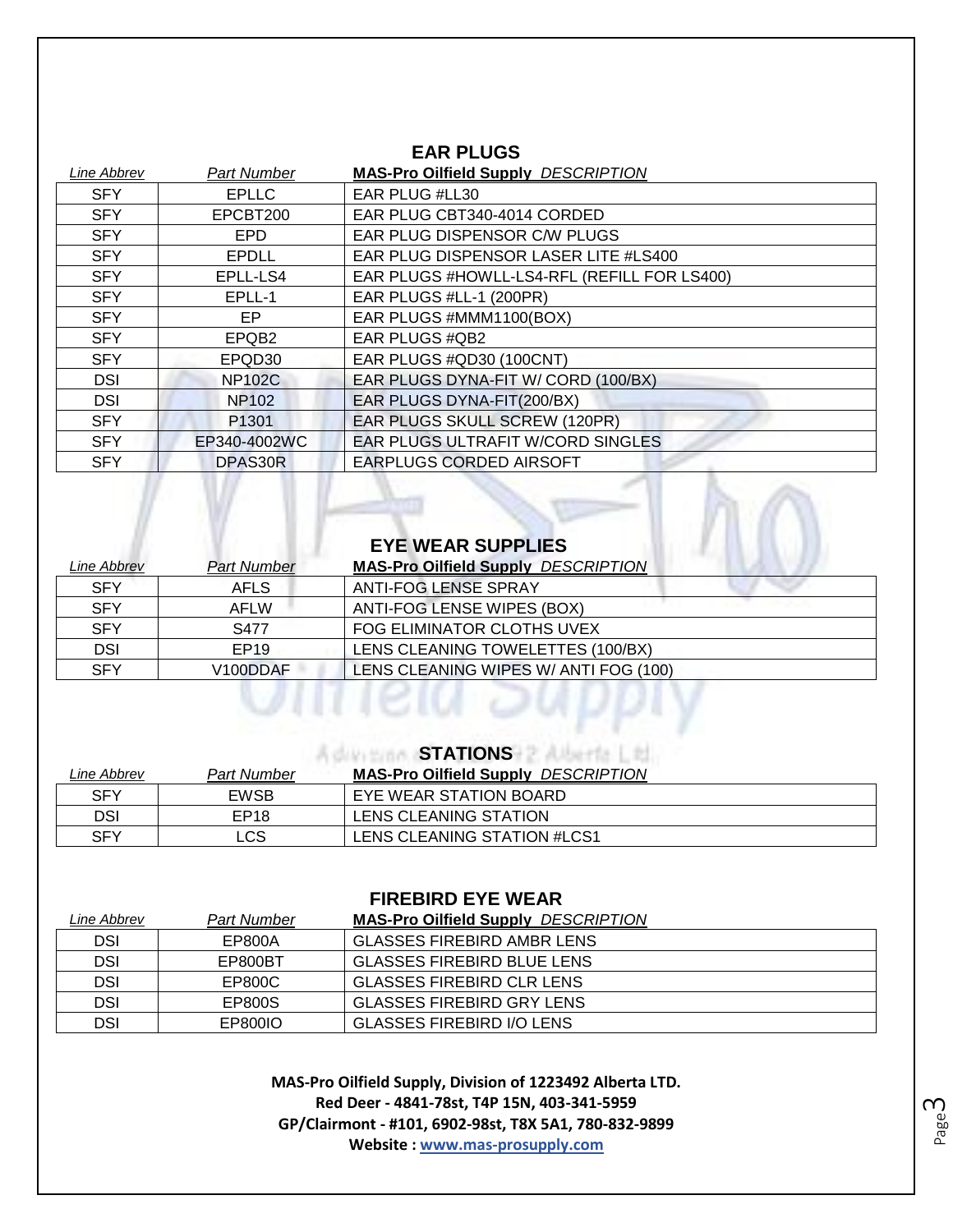#### **GENISES EYE WEAR**

| Line Abbrev | Part Number    | <b>MAS-Pro Oilfield Supply DESCRIPTION</b>    |
|-------------|----------------|-----------------------------------------------|
| UVE         | S3202X         | <b>GLASSES GENISES AMBER XTR</b>              |
| <b>UVE</b>  | S6904          | GLASSES GENISIS 50/50LENS REPLACEMENT         |
| <b>UVE</b>  | S3200          | <b>GLASSES GENISIS CLEAR</b>                  |
| <b>UVE</b>  | S6900X         | <b>GLASSES GENISIS CLEAR LENS REPLACEMENT</b> |
| <b>UVE</b>  | S3200X         | <b>GLASSES GENISIS CLEAR XTR</b>              |
| <b>UVE</b>  | S3203          | <b>GLASSES GENISIS GOLD MRR</b>               |
| UVE         | S3201X         | <b>GLASSES GENISIS GREY XTR</b>               |
| <b>UVE</b>  | S3204          | <b>GLASSES GENISIS SCT-50 UD</b>              |
| <b>SFY</b>  | US3204         | <b>UVEX GENESIS 50% MIRROR</b>                |
| <b>SFY</b>  | US3244         | UVEX GENESIS 50% MIRROR                       |
| <b>SFY</b>  | US6904         | UVEX GENESIS 50% MIRROR LENS REPLACEMENT      |
| <b>SFY</b>  | US50MIRROR     | UVEX SEISMIC 50% MIRROR #S0604X               |
| <b>SFY</b>  | <b>USAMBER</b> | UVEX SEISMIC AMBER #S0602X                    |
| <b>SFY</b>  | <b>USCLEAR</b> | UVEX SEISMIC CLEAR #S0600X                    |
| <b>SFY</b>  | <b>USESP</b>   | UVEX SEISMIC ESPRESSO #S0601X                 |
|             |                | <b>NORTH EYE WEAR</b>                         |

| Line Abbrev | <b>Part Number</b> | <b>MAS-Pro Oilfield Supply DESCRIPTION</b>   |
|-------------|--------------------|----------------------------------------------|
| <b>SFY</b>  | A702               | <b>GLASSES NORTH AMBER LENS</b>              |
| <b>SFY</b>  | A703               | <b>GLASSES NORTH BLUE MIRROR/ GREY FRAME</b> |
| <b>SFY</b>  | A700               | <b>GLASSES NORTH CLEAR LENS</b>              |
| SFY         | A701               | <b>GLASSES NORTH GREY LENS</b>               |
| <b>SFY</b>  | A704               | GLASSES NORTH I / O LENS                     |

| <b>ROBSON EYE WEAR</b> |                    |                                            |
|------------------------|--------------------|--------------------------------------------|
| Line Abbrev            | <b>Part Number</b> | <b>MAS-Pro Oilfield Supply DESCRIPTION</b> |
| <b>SFY</b>             | XR411VS            | GLASSES ROBSON CLEAR LENS (EDGE)           |
| <b>SFY</b>             | TXR415             | <b>GLASSES ROBSON COPPER LENS (EDGE)</b>   |

| <b>ZTEK EYE WEAR</b> |                    |                                            |
|----------------------|--------------------|--------------------------------------------|
| Line Abbrev          | <b>Part Number</b> | <b>MAS-Pro Oilfield Supply DESCRIPTION</b> |
| <b>PME</b>           | S2530S             | <b>GLASSES ZTEK AMBER LENS</b>             |
| <b>PME</b>           | S2560S             | <b>GLASSES ZTEK BLUE LENS</b>              |
| <b>PME</b>           | S2560ST            | <b>GLASSES ZTEK BLUE LNS AF</b>            |
| <b>PME</b>           | S2510S             | <b>GLASSES ZTEK CLR LENS</b>               |
| <b>PME</b>           | S2510ST            | <b>GLASSES ZTEK CLR LENS AF</b>            |
| <b>PME</b>           | S2510SN            | <b>GLASSES ZTEK CLR LENS MINI</b>          |
| <b>PME</b>           | S2520S             | <b>GLASSES ZTEK GREY LENS</b>              |
| <b>PME</b>           | S2520SN            | <b>GLASSES ZTEK GREY LNS MINI</b>          |
| <b>PME</b>           | S2580S             | GLASSES ZTEK I / O LENS                    |
| <b>PME</b>           | S2540S             | <b>GLASSES ZTEK ORANGE LENS</b>            |
| <b>PME</b>           | S2570S             | <b>GLASSES ZTEK SILVER MIRROR</b>          |

**MAS-Pro Oilfield Supply, Division of 1223492 Alberta LTD. Red Deer - 4841-78st, T4P 15N, 403-341-5959 GP/Clairmont - #101, 6902-98st, T8X 5A1, 780-832-9899 Website : www.mas-prosupply.com**

Page 4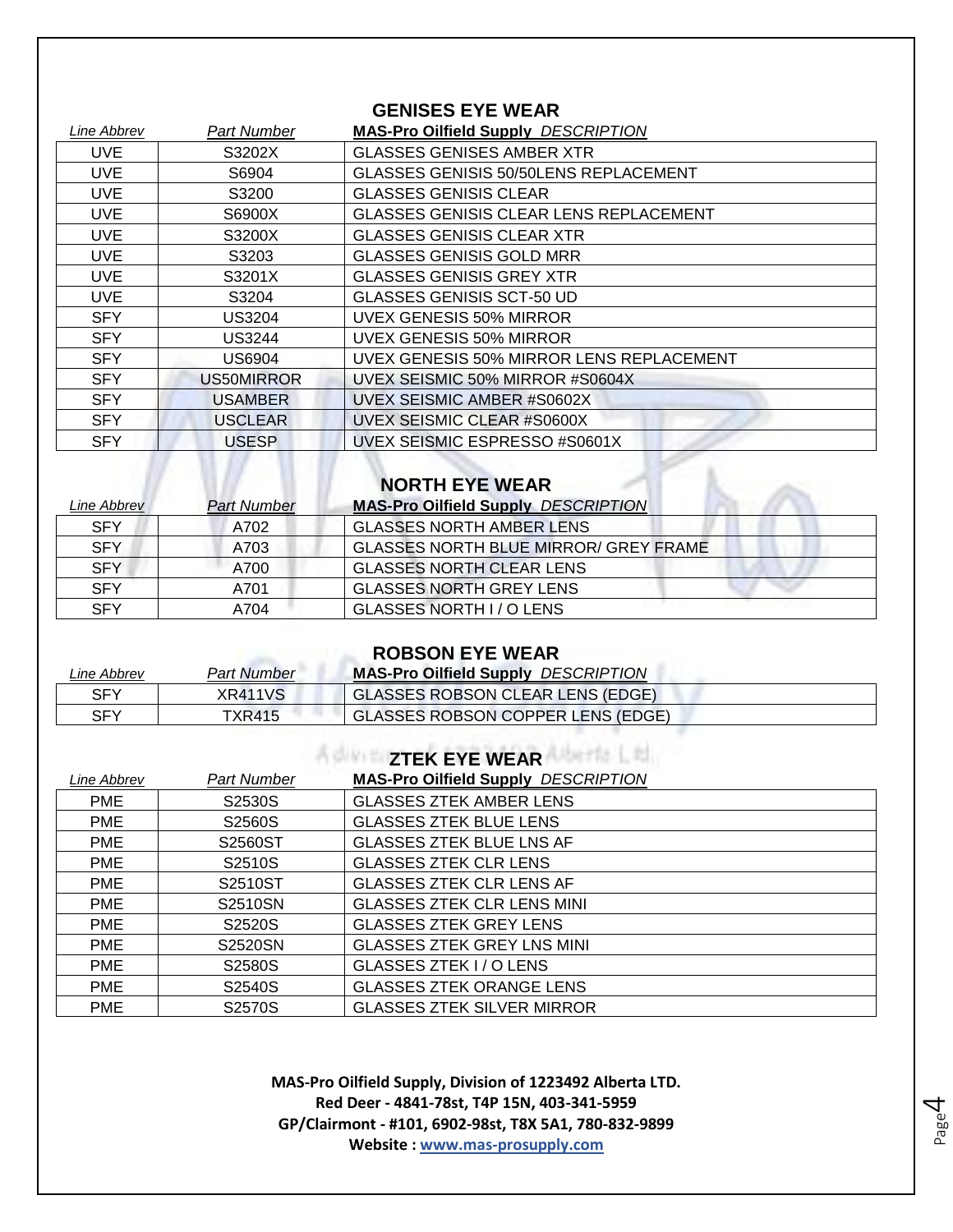#### **VIRTUA EYE WEAR**

| Line Abbrev | <b>Part Number</b>   | <b>MAS-Pro Oilfield Supply DESCRIPTION</b> |
|-------------|----------------------|--------------------------------------------|
| SFY         | <b>SGVIRTUACLEAR</b> | VIRTUA CLEAR #11872                        |
| SFY         | <b>SGVIRTUAGRAY</b>  | VIRTUA GRAY #11873                         |

| <b>GOGGLES</b> |                    |                                            |
|----------------|--------------------|--------------------------------------------|
| Line Abbrev    | <b>Part Number</b> | <b>MAS-Pro Oilfield Supply DESCRIPTION</b> |
| <b>PME</b>     | G604T2             | <b>GOGGLES CAPSTONE 600</b>                |
| <b>SFY</b>     | 11250800           | <b>GOGGLES CLR V-MAXX</b>                  |
| <b>UVE</b>     | S3400X             | <b>GOGGLES FLEX SEAL</b>                   |
| <b>SFY</b>     | <b>CSG</b>         | GOGGLES SPLASH CLR #A610S                  |
| <b>SFY</b>     | <b>SGHIGHCL</b>    | SAFETY GOOGLES HIGHLANDER #SBG5010DT CLEAR |
| <b>SFY</b>     | SGV2GCLEAR         | SAFETY GOOGLES V2G #GB1810ST CLEAR         |
|                |                    |                                            |
|                |                    |                                            |

#### **EYE WASH STATION SUPPLYS**

P

| Line Abbrev | <b>Part Number</b> | <b>MAS-Pro Oilfield Supply DESCRIPTION</b> |
|-------------|--------------------|--------------------------------------------|
| <b>DSI</b>  | FAEWBM07           | BIO MED EYE WASH 70Z AEROSOL               |
| <b>SFY</b>  | EWAB               | EYE WASH AEROSOL BOTTLE                    |
| <b>SFY</b>  | EWB16              | EYE WASH BOTTLE 16OZ #F4573301 EMPTY       |
| <b>DSI</b>  | FAEWB32            | EYE WASH BOTTLE 32OZ (1L) EMPTY W/ EYE CUP |
| <b>SFY</b>  | F4570301           | EYE WASH BOTTLE EMPTY 1L W/ SPOUT&EYE CUP  |
| <b>SFY</b>  | EWS1L              | EYE WASH SOLUTION 1L #F4501169             |
| <b>SFY</b>  | EWS4L              | EYE WASH SOLUTION 4L #F4501189             |
| <b>SFY</b>  | SP <sub>131</sub>  | <b>TANK CAP FOR EYEWASH</b>                |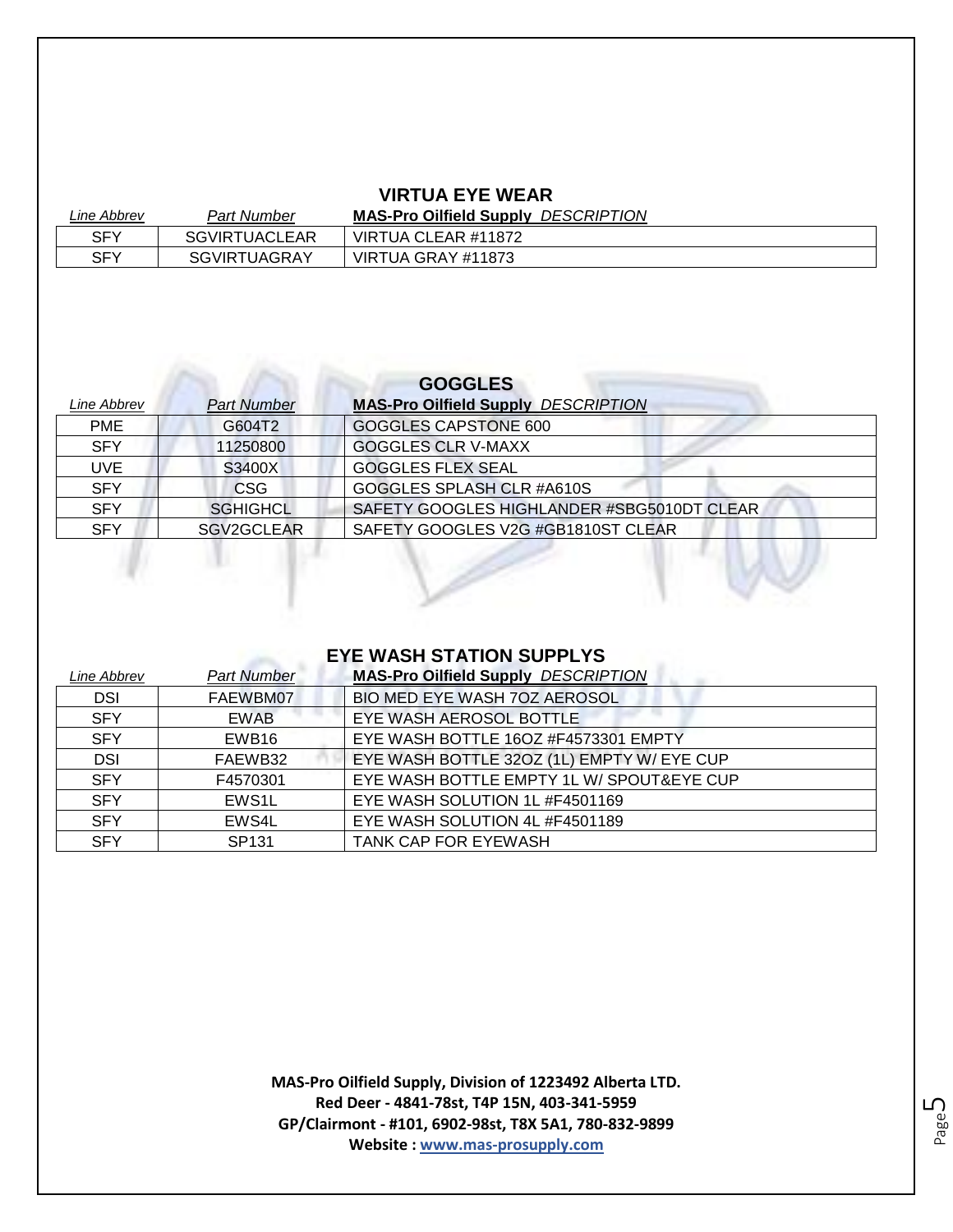#### **EYE WASH STATIONS**

| Line Abbrev | <b>Part Number</b> | <b>MAS-Pro Oilfield Supply DESCRIPTION</b>     |
|-------------|--------------------|------------------------------------------------|
| <b>DSI</b>  | <b>FAEWSBMDWMF</b> | BIO MED EYE WASH STATION W/70Z BTL             |
| <b>SFY</b>  | EWSSAK609          | EYE WASH STATION #SAK609                       |
| <b>SFY</b>  | 04068              | EYE WASH STATION (IN CABINET)                  |
| <b>SFY</b>  | EWS15M             | EYE WASH STATION 15 MINUTE                     |
| <b>SFY</b>  | EWS15MS            | EYE WASH STATION 15 MINUTE SOLUTION            |
| <b>SFY</b>  | EWS <sub>16</sub>  | EYE WASH STATION 16OZ #F4558701                |
| <b>SFY</b>  | EWS16TB            | EYE WASH STATION 160Z IN TOOL BOX #FAEWSBOX16I |
| <b>SFY</b>  | EWS32              | EYE WASH STATION 32OZ #F4560701                |
| <b>SFY</b>  | EWS-F4565701       | EYE WASH STATION 32OZ #F4565701                |
| <b>SFY</b>  | <b>EWS</b>         | EYE WASH STATION AEROSOL CW/ 2 BOTTLES #47085  |

 $\mathcal{L}$ 

| <b>FACE SHIELDS</b> |                    |                                            |
|---------------------|--------------------|--------------------------------------------|
| Line Abbrev         | <b>Part Number</b> | <b>MAS-Pro Oilfield Supply DESCRIPTION</b> |
| <b>SFY</b>          | 488132             | CLEAR FACE SHIELD MSA (FOR HARD HAT FRAME) |
| <b>SFY</b>          | <b>FSB</b>         | FACE SHEILD BRACKET KWIK-KLIP              |
| <b>SFY</b>          | FS/KK              | <b>FACE SHEILD FOR KWIK-KLIP</b>           |
| <b>SFY</b>          | A8150/40           | FACE SHIELD 8" X 15" CLR                   |
| <b>DSI</b>          | EP81540            | FACE SHIELD 8" X 15.5" CLR                 |
| <b>SFY</b>          | 4178-CLEAR         | FACE SHIELD 8" X 16-1/2" X .060            |
| <b>SFY</b>          | 10115840           | FACE SHIELD 8" X 17" X .060 CLEAR MSA      |
| <b>SFY</b>          | 10116628           | FACE SHIELD BRACKET FOR HARD HAT           |
| <b>SFY</b>          | 10116627           | FACE SHIELD FRAME V-GUARD                  |
| <b>DSI</b>          | EPHG400R           | <b>FACE SHIELD RATCHET ASSY</b>            |
| <b>SFY</b>          | <b>KHG5001</b>     | <b>FACE SHIELD RATCHET ASSY</b>            |
| <b>SFY</b>          | 10028997           | <b>FACEPIECE ASSY TWIN LARGE</b>           |
| <b>SFY</b>          | <b>SAFEFMF</b>     | FULL FACE MASK NORTH #760008A              |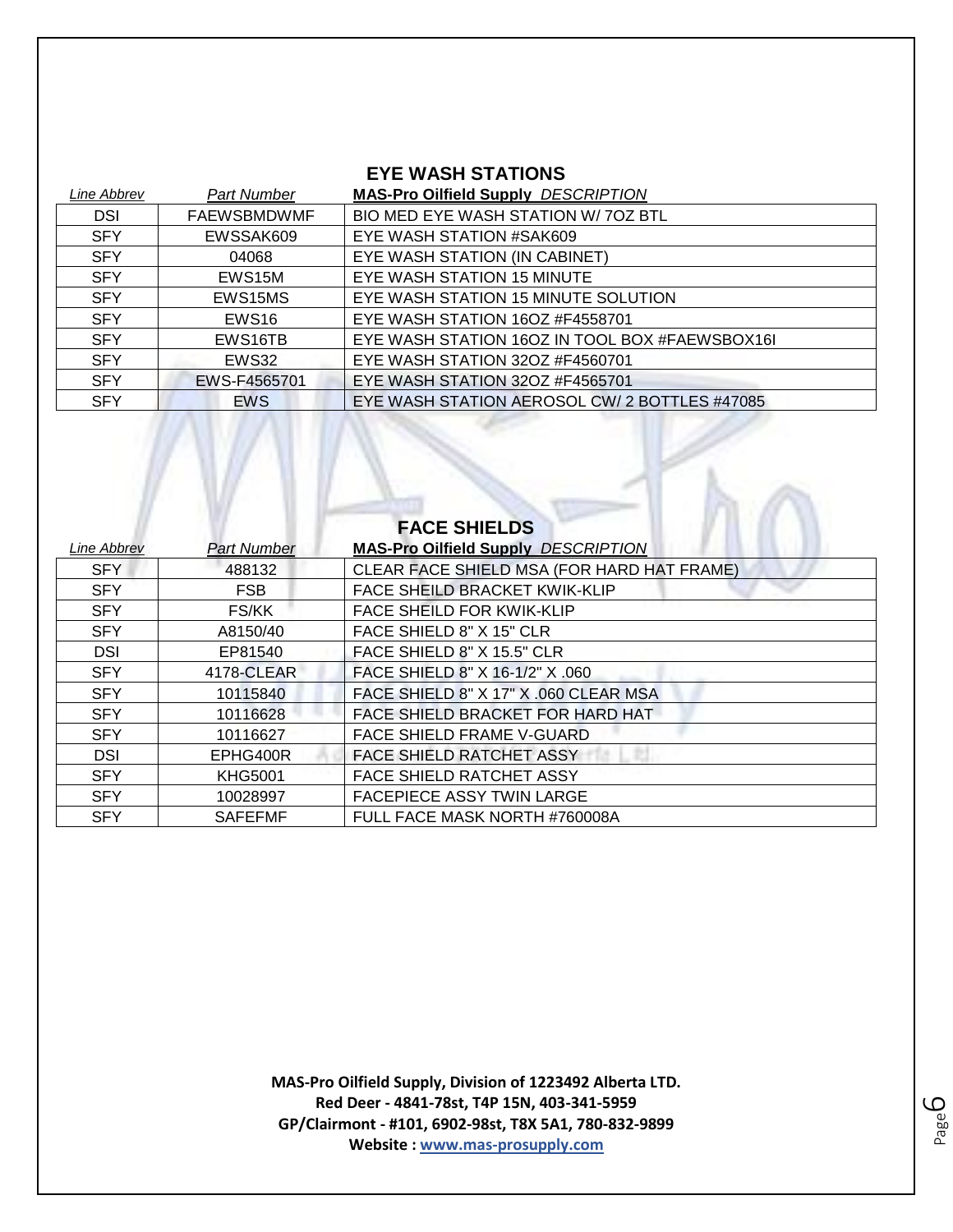#### **FALL ARREST**

| Line Abbrev | <b>Part Number</b>  | <b>MAS-Pro Oilfield Supply DESCRIPTION</b>          |
|-------------|---------------------|-----------------------------------------------------|
| <b>SFY</b>  | 8183                | CROSS-ARM STRAP W/D RING (CHOKER)                   |
| <b>TRK</b>  | DA                  | DAVIT ARM #FP6671 (FOR PUMP TRUCK)                  |
| <b>SFY</b>  | FP6660/00           | DAVIT ARM FIXED BASE                                |
| <b>SFY</b>  | FP6610-15           | DAVIT ARM MOUNTING BRKT                             |
| <b>SFY</b>  | DBI3103108C         | DBI SRL ULTRA LOK 11FT WEB #DBI3103108C             |
| <b>SFY</b>  | FAP <sub>14</sub>   | FALL ARREST POST 14' #DBI8516996                    |
| <b>SFY</b>  | <b>FASMP</b>        | FALL ARREST SYSTEM MOUNTING PLATE #DBI8517412       |
| <b>SFY</b>  | <b>FASP</b>         | FALL ARREST SYSTEM PORTABLE #DBI8516691             |
| <b>SFY</b>  | <b>FASPE</b>        | FALL ARREST SYSTEM PORTABLE EXTENSION 14 #DBI       |
| <b>SFY</b>  | <b>FPRK</b>         | FALL PROTECTION RESCUE KIT#MSA10030025              |
| <b>SFY</b>  | HW1500              | HAND WINCH 1500LBS #LA692                           |
| <b>SFY</b>  | <b>HW30'</b>        | HAND WINCH 30' MAN RATED #DBIAK203CG                |
| <b>SFY</b>  | <b>HW50'</b>        | HAND WINCH 50' MAN RATED #FP2/715SR, FOR DAVIT ARM  |
| <b>TRK</b>  | HAP568721           | HEAD ASSEMBLY #P568721                              |
| <b>SFY</b>  | <b>HBR</b>          | <b>HEAD BLOCKS W/ RESTRAINTS</b>                    |
| <b>SFY</b>  | HE                  | <b>HEAD EMOBILIZER</b>                              |
| <b>SFY</b>  | HL                  | <b>HEAD IMMOBILIZER #FOW445</b>                     |
| <b>SFY</b>  | <b>HARK</b>         | HIGH ANGLE RESCUE KIT (FOR DOUBLE)                  |
| <b>SFY</b>  | <b>LLPOLY</b>       | LIFE LINE POLYESTER 100' C/W BAG                    |
| <b>SFY</b>  | <b>LL75</b>         | LIFELINE 5/8" W/LOOP & SNAP 75 FEET #MLR300L/75FT   |
| <b>OFF</b>  | LATL                | LIFT AND TURN LATCH                                 |
| <b>EQP</b>  | <b>LAGP</b>         | LIFTING ARM (GAS POWERED)                           |
| <b>TLS</b>  | <b>LBM</b>          | LIFTING BASKET METAL                                |
| <b>TNG</b>  | <b>TLE</b>          | LIFTING EYE REDNECK                                 |
| <b>SFY</b>  | <b>NHW</b>          | <b>NORTH HAND WINCH</b>                             |
| <b>SFY</b>  | <b>NHWB</b>         | NORTH HAND WINCH BRACKET                            |
| <b>SFY</b>  | RR <sub>13</sub> MM | RESCUE ROPE 8MM X 200' C/W THIMBLE ROPE END AND BAG |
| <b>SFY</b>  | <b>RLL25</b>        | ROPE LIFELINE #PFARLL625-25                         |
| <b>SFY</b>  | <b>RLL50</b>        | ROPE LIFELINE #PFASSR100-50                         |
| <b>SFY</b>  | <b>SUREGRAB</b>     | SURE GRAB FALL ARRESTER AUTOMATIC                   |

## **RE-TRACTORLOK**

| Line Abbrev | Part Number    | <b>MAS-Pro Oilfield Supply DESCRIPTION</b> |
|-------------|----------------|--------------------------------------------|
| <b>SFY</b>  | RL3403400C     | RE-TRACTORLOK DBI #3403400C                |
| <b>SFY</b>  | RL3403500C     | RE-TRACTORLOK DBI #3403500C                |
| <b>SFY</b>  | RL3504430C     | RE-TRACTORLOK DBI 30' #3504430C            |
| <b>SFY</b>  | RL3400         | RE-TRACTORLOK DBI 3400 50'                 |
| <b>SFY</b>  | <b>RL3500</b>  | RE-TRACTORLOK DBI 3500 85'                 |
| <b>SFY</b>  | RL3600         | RE-TRACTORLOK DBI 3600 130' (3400968)      |
| <b>SFY</b>  | <b>RL3600R</b> | RE-TRACTORLOK DBI 3600 130' REPAIR/RE-CERT |
| <b>SFY</b>  | RL4430         | RE-TRACTORLOK DBI 4430 30' (ULTRA-LOK)     |
| <b>SFY</b>  | <b>RL10</b>    | RE-TRACTORLOK DBI REBEL 10'                |
| <b>SFY</b>  | <b>RL20</b>    | RE-TRACTORLOK DBI REBEL 20'                |

**MAS-Pro Oilfield Supply, Division of 1223492 Alberta LTD. Red Deer - 4841-78st, T4P 15N, 403-341-5959 GP/Clairmont - #101, 6902-98st, T8X 5A1, 780-832-9899 Website : www.mas-prosupply.com**

Page  $\overline{\phantom{1}}$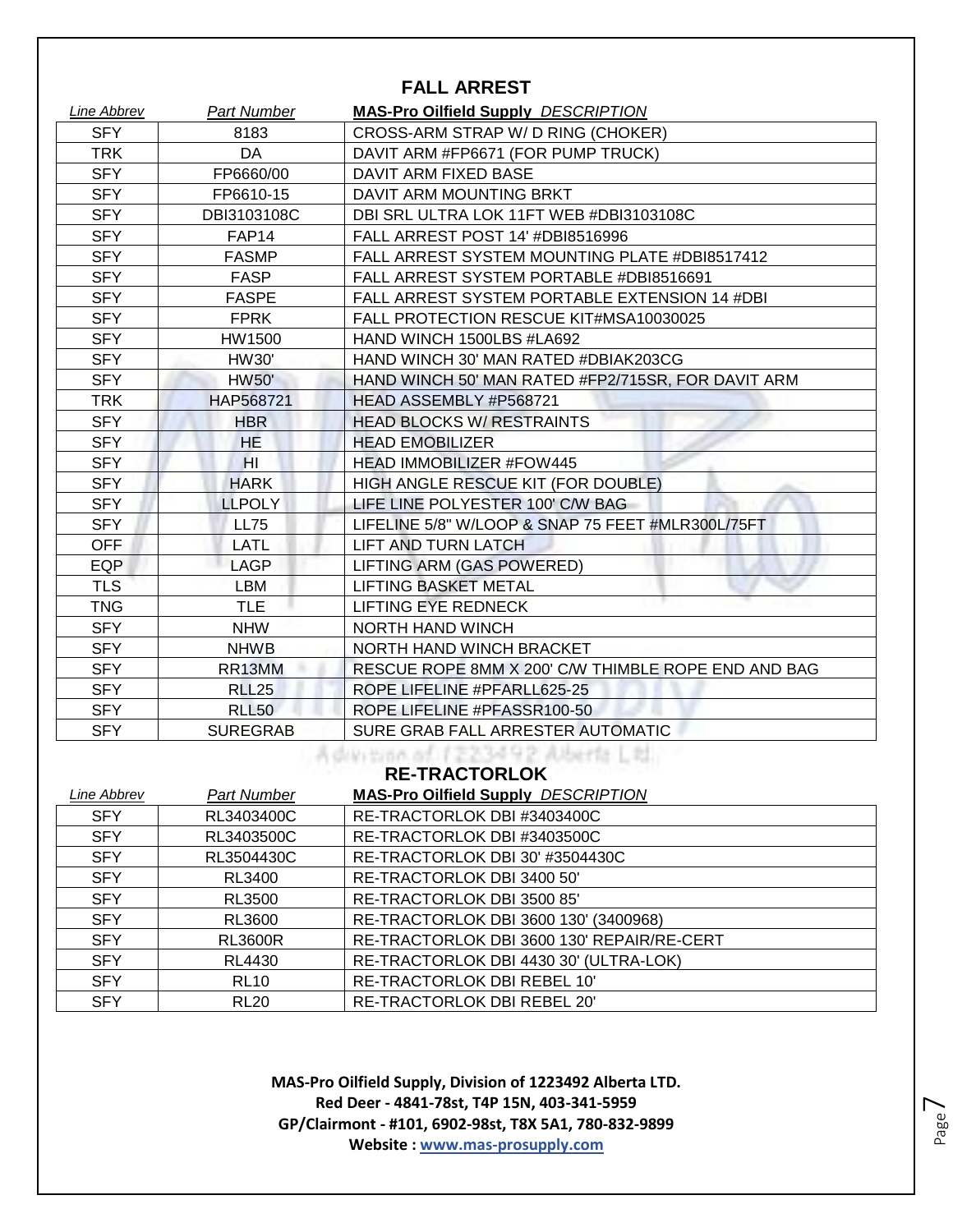#### **FIRE EXT SUPPLIES**

| Line Abbrev | Part Number     | <b>MAS-Pro Oilfield Supply DESCRIPTION</b> |
|-------------|-----------------|--------------------------------------------|
| <b>TRK</b>  | <b>FBSB</b>     | FIRE BOLT STOBE BEACON WITH MAGNETIC       |
| <b>HYD</b>  | FHE1-1/2        | FIRE HOSE END 1-1/2" #CFB1505              |
| <b>OFF</b>  | FPC-44X43X12    | FIRE PROOF CABINET #JRT893400              |
| <b>TRK</b>  | <b>FRLOS</b>    | FIRE RATED LOCK OUT SWITCH #FR1044         |
| <b>SFY</b>  | <b>FSC1200</b>  | FIRE SAFE CHEST SENTRYSAFE #1200           |
| <b>HOS</b>  | FS <sub>1</sub> | <b>FIRE SHEETHING 1</b>                    |
| <b>SFY</b>  | FEI             | FIRE EXT. INSPECTION                       |
| <b>SFY</b>  | <b>FER</b>      | FIRE EXTINGUISHER RECERT                   |
| <b>OFF</b>  | <b>SRBO</b>     | SMOKING RECEPTACLE CEASE-FIRE #26800       |

## **FIRE EXT PINS**

m

| Line Abbrev | <b>Part Number</b> | <b>MAS-Pro Oilfield Supply DESCRIPTION</b> |
|-------------|--------------------|--------------------------------------------|
| SFY         | <b>FESP-RSSSPP</b> | FIRE EXT. SAFETY PIN #RSSSPP               |
| SFY         | <b>FEP</b>         | FIRE EXTINGUISHER PIN                      |

| <i><b>Line Abbrev</b></i> | <b>Part Number</b> | <b>FIRE EXT TAGS</b><br><b>MAS-Pro Oilfield Supply DESCRIPTION</b> |
|---------------------------|--------------------|--------------------------------------------------------------------|
| <b>SFY</b>                | RSST7Y             | FIRE EXT. ZIP TIE (SEAL) YELLOW PLASTIC                            |
| <b>SFY</b>                | PT7Y               | FIRE EXTIGUISHER SEAL TIE YELLOW                                   |
| <b>SFY</b>                | <b>FET</b>         | FIRE EXTINGUISHER TAGS 1-1/2 #BDY23210                             |
| <b>SFY</b>                | <b>FETD</b>        | FIRE EXTINGUISHER TAGS W/ DATES #RSSTAG                            |

| I INE EAT DIVAUNETJ |                    |                                            |
|---------------------|--------------------|--------------------------------------------|
| Line Abbrev         | <b>Part Number</b> | <b>MAS-Pro Oilfield Supply DESCRIPTION</b> |
| <b>SFY</b>          | FEB2.5#            | FIRE EXT. BRACKET 2-1/2# #V2               |
| <b>SFY</b>          | FEB <sub>5#</sub>  | FIRE EXT BRACKET 5# #VB4                   |
| <b>SFY</b>          | FEB10#             | FIRE EXT BRACKET 10# #VB6                  |
| <b>SFY</b>          | FEBW10-15          | FIRE EXTINGUISHER BRACKET(WALL)10-15##WH10 |
| <b>SFY</b>          | FEB20#             | FIRE EXT BRACKET 20# #VB8                  |
| <b>SFY</b>          | FEB30759           | FIRE EXT BRACKET 20# CART                  |
| <b>SFY</b>          | FEB30#C            | FIRE EXT BRACKET 30# W/ CARTRIDGE          |
| <b>SFY</b>          | <b>FEB30#</b>      | FIRE EXT. BRACKET 30# #811                 |
|                     |                    |                                            |

#### **FIRE EXT COVERS**

| Line Abbrev | Part Number       | <b>MAS-Pro Oilfield Supply DESCRIPTION</b> |
|-------------|-------------------|--------------------------------------------|
| <b>SFY</b>  | FEC <sub>10</sub> | FIRE EXT COVER 10#                         |
| <b>SFY</b>  | FEC <sub>20</sub> | FIRE EXT COVER 20#                         |
| <b>SFY</b>  | FEC <sub>30</sub> | FIRE EXT COVER 30#                         |

**MAS-Pro Oilfield Supply, Division of 1223492 Alberta LTD. Red Deer - 4841-78st, T4P 15N, 403-341-5959 GP/Clairmont - #101, 6902-98st, T8X 5A1, 780-832-9899 Website : www.mas-prosupply.com**

Page  $\infty$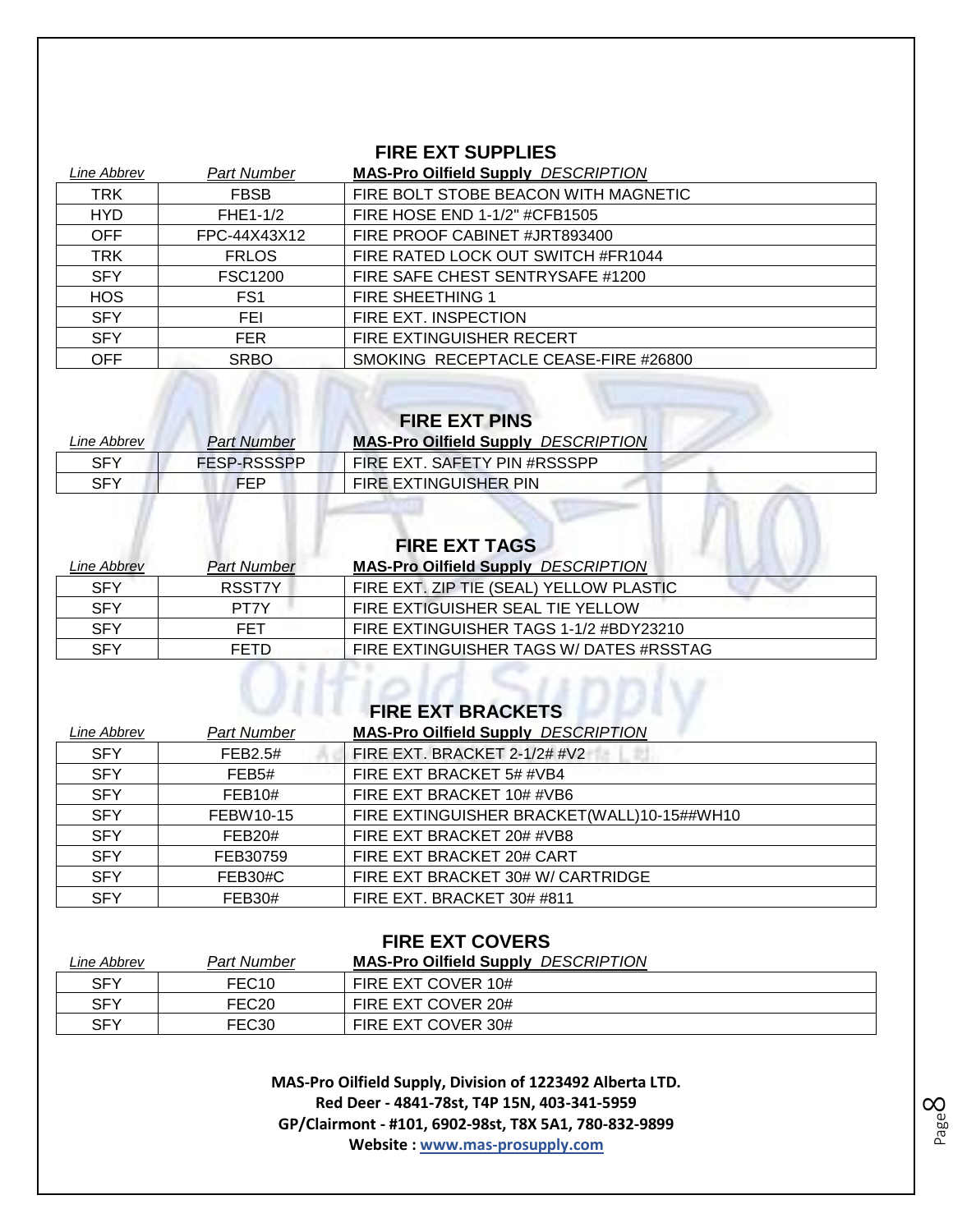#### **FIRE EXTINGUISHERS**

| Line Abbrev | <b>Part Number</b> | <b>MAS-Pro Oilfield Supply DESCRIPTION</b> |
|-------------|--------------------|--------------------------------------------|
| <b>SFY</b>  | $FE2-1/2$          | <b>FIRE EXT. 2-1/2# W/ BRKT</b>            |
| <b>SFY</b>  | FE5#               | FIRE EXT. 5# #442239                       |
| <b>SFY</b>  | FE10#              | FIRE EXT. 10# ABC #436509                  |
| <b>SFY</b>  | FE20#              | FIRE EXT. 20# ABC #434765                  |
| <b>SFY</b>  | FE20CO2            | <b>FIRE EXT. 20# CO2</b>                   |
| <b>SFY</b>  | FE30#              | FIRE EXT. 30# ABC #692X                    |
| <b>SFY</b>  | FE30#RECERT        | FIRE EXT. 30# RECERT                       |

#### **BINDERS**

| Line Abbrev | Part Number   | <b>MAS-Pro Oilfield Supply DESCRIPTION</b>        |
|-------------|---------------|---------------------------------------------------|
| <b>OFF</b>  | ARB           | <b>ACCIDENT REPORT BOOK</b>                       |
| <b>OFF</b>  | <b>ARK</b>    | <b>ACCIDENT REPORT KIT#675R</b>                   |
| <b>OFF</b>  | <b>BLB</b>    | <b>BOILER LOG BOOK</b>                            |
| <b>SFY</b>  | <b>FALB</b>   | FIRST AID LOG BOOK                                |
| <b>SFY</b>  | <b>FARB</b>   | FIRST AID RECORD BOOK #F3084100                   |
| <b>OFF</b>  | MSDSB3        | MSDS BINDER 3#BDY09302                            |
| <b>SFY</b>  | <b>SEJ586</b> | GHS INFORMATION STATION SINGLE 1 BINDER 18" X 24" |
| <b>SFY</b>  | <b>SEJ576</b> | SMALL BUSINESS TRAINING KIT #GHS2015C             |

#### **EQUIPMENT**

| Line Abbrev | Part Number                     | <b>MAS-Pro Oilfield Supply DESCRIPTION</b> |
|-------------|---------------------------------|--------------------------------------------|
| OFF         | <b>BSK</b>                      | BEAR SCARE KIT                             |
| OFF         | ECB <sub>2</sub> X <sub>3</sub> | EMERGENCY CONTACT BOARD 2'X3'              |
| OFF         | EEL                             | EMERGENCY EXIT LIGHT                       |

| <b>CREAMS</b> |                    |                                                 |
|---------------|--------------------|-------------------------------------------------|
| Line Abbrev   | <b>Part Number</b> | <b>MAS-Pro Oilfield Supply DESCRIPTION</b>      |
| <b>OFF</b>    | <b>POLYSPORIN</b>  | POLYSPORIN TUBE                                 |
| <b>CHM</b>    | RUBA99             | RUBBING ALCOHOL 99% (ISOPROPYL)                 |
| <b>SFY</b>    | HP500ML            | <b>HYDROGEN PEROXIDE 500ML</b>                  |
| <b>SFY</b>    | F2520761           | FIRST AID BX/200 ALCOHOL WIPES                  |
| <b>CHM</b>    | F3001125           | FIRST AID CREAM-25GM                            |
| <b>SFY</b>    | 88005              | BARRIER CREAM 100ML PR88                        |
| <b>SFY</b>    | BC <sub>1</sub> L  | <b>BARRIER CREAM 1L</b>                         |
| <b>CHM</b>    | AB.                | <b>AFTER BITE</b>                               |
| <b>SFY</b>    | <b>AW</b>          | ALCOHOL WIPES (BOX 100) #F2520760               |
| <b>SFY</b>    | ATBSAY433          | ANTISEPTIC TOWELETTE BENZALKONIUM 100/BOX #SAY4 |

#### **UMBRELLA**

| Line Abbrev | <b>Part Number</b> | <b>MAS-Pro Oilfield Supply</b><br><b>DESCRIPTION</b> |
|-------------|--------------------|------------------------------------------------------|
| OFF         | UMB-JVL            | UMBRELLA JAVLIN                                      |
| OFF         | TIP UMBRELLA       | 6'UMBRELLA                                           |

**MAS-Pro Oilfield Supply, Division of 1223492 Alberta LTD. Red Deer - 4841-78st, T4P 15N, 403-341-5959 GP/Clairmont - #101, 6902-98st, T8X 5A1, 780-832-9899 Website : www.mas-prosupply.com**

Page  $\mathcal O$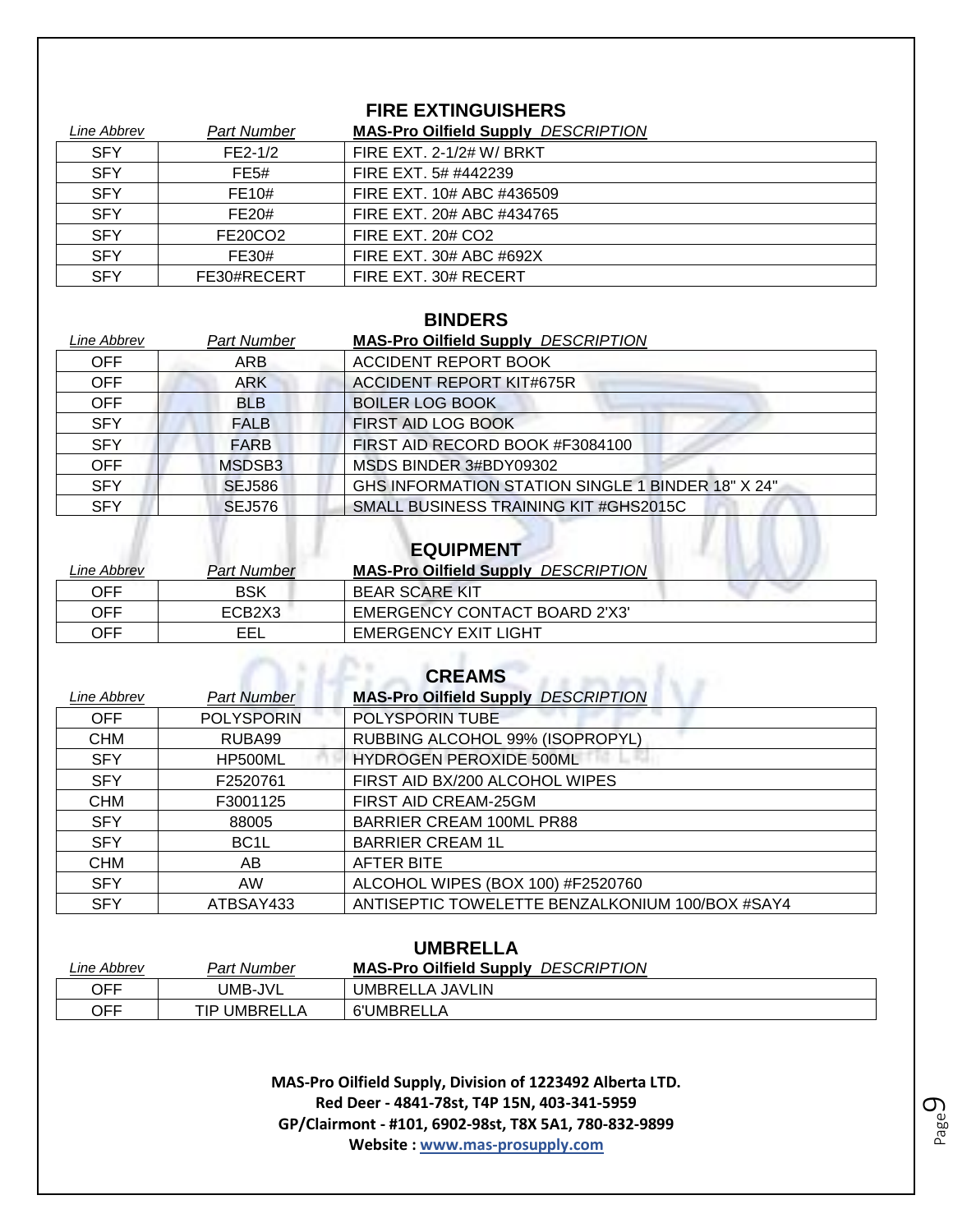#### **FIRST AID KITS**

| Line Abbrev | Part Number      | <b>MAS-Pro Oilfield Supply DESCRIPTION</b> |
|-------------|------------------|--------------------------------------------|
| <b>SFY</b>  | FAK#1AB          | FIRST AID KIT #1 AB                        |
| <b>SFY</b>  | FAK#1            | FIRST AID KIT #1 BC                        |
| <b>SFY</b>  | FAK#2B           | FIRST AID KIT #2 BAG                       |
| <b>SFY</b>  | FAK#2            | FIRST AID KIT #2 METAL BOX(2-9)            |
| <b>SFY</b>  | FAK#2BC          | FIRST AID KIT #2/3 BC                      |
| <b>SFY</b>  | FAK3B\           | FIRST AID KIT #3 BAG                       |
| <b>SFY</b>  | FAK#3            | FIRST AID KIT #3 METAL BOX(10-49)          |
| <b>DSI</b>  | FAKALT2BM/519    | FIRST AID KIT ALBERTA #2                   |
| <b>DSI</b>  | FAKALT3BM/519    | FIRST AID KIT ALBERTA #3                   |
| <b>SFY</b>  | <b>FAKREFILL</b> | FIRST AID KIT REFILL KIT #F883R000         |

#### **BURN ITEMS**

| Line Abbrev | <b>Part Number</b> | <b>MAS-Pro Oilfield Supply DESCRIPTION</b> |
|-------------|--------------------|--------------------------------------------|
| <b>SFY</b>  | <b>BCP</b>         | BURN CREAM PACKETS FOR FIRST AID KIT       |
| <b>SFY</b>  | <b>BKITW</b>       | <b>BURN KIT #F5603P160</b>                 |
| <b>DSI</b>  | <b>FAKBKIND</b>    | <b>BURN KIT INDUSTRIAL</b>                 |
| <b>DSI</b>  | <b>FAKBKMP</b>     | <b>BURN KIT MULTI PURPOSE</b>              |
| <b>SFY</b>  | <b>BRB</b>         | BURN RELIEF BLANKET #OTM06BK1232           |
|             |                    |                                            |
|             |                    | <b>DI ANIZETC</b>                          |

## **BLANKETS**

|                           |                    | <b>BLANKETS</b>                                  |
|---------------------------|--------------------|--------------------------------------------------|
| <i><b>Line Abbrev</b></i> | <b>Part Number</b> | <b>MAS-Pro Oilfield Supply DESCRIPTION</b>       |
| MS3                       | <b>EMBL</b>        | EMERGENCY BLANKET GRAY WOOL                      |
| <b>SFY</b>                | FB4X4              | FIRE BLANKET 4' X 4' #390010                     |
| <b>SFY</b>                | FB4X6SB            | FIRE BLANKET 4' X 6' W/ BAG WALL MOUNT #FAP23180 |
| <b>SFY</b>                | FB5X6              | FIRE BLANKET 5' X 6' #SLL97452                   |
| <b>SFY</b>                | FB5X6C             | FIRE BLANKET 5' X 6'W/CASE #390020               |
| <b>SFY</b>                | <b>FABA</b>        | FIRST AID ALUMINUM BLANKET                       |
| <b>SFY</b>                | FAB                | FIRST AID BLANKET #SAFC125                       |
| <b>SFY</b>                | BW                 | BLANKET WOOL #F6503401 (FIRST AID BLANKET)       |

## **STRETCHER ITEMS**

| Line Abbrev | <b>Part Number</b> | <b>MAS-Pro Oilfield Supply DESCRIPTION</b> |
|-------------|--------------------|--------------------------------------------|
| <b>SFY</b>  | SP.                | <b>SPINE BOARD</b>                         |
| <b>SFY</b>  | SBS(3)             | SPINE BOARD STRAPS 3"                      |
| <b>SFY</b>  | <b>SBLH</b>        | STRETCHER BAG LIFTING HARNESS              |
| <b>SFY</b>  | <b>SBY</b>         | STRETCHER BAG YELLOW                       |
| <b>SFY</b>  | <b>STRETCHER</b>   | STRETCHER F6055701                         |
| <b>SFY</b>  | <b>STRETCHERP</b>  | STRETCHER POLE FOLD #ISS108AF81            |
| <b>SFY</b>  | <b>SBSS</b>        | STRETCHER STRAPS 3/SET                     |

| <b>ICE MELT</b> |             |                                            |
|-----------------|-------------|--------------------------------------------|
| Line Abbrev     | Part Number | <b>MAS-Pro Oilfield Supply DESCRIPTION</b> |
| СНМ             | YG20        | ICE MELT 20KG BAG                          |
| СНМ             | IM20L       | ICE MELT 22LBS PAILS                       |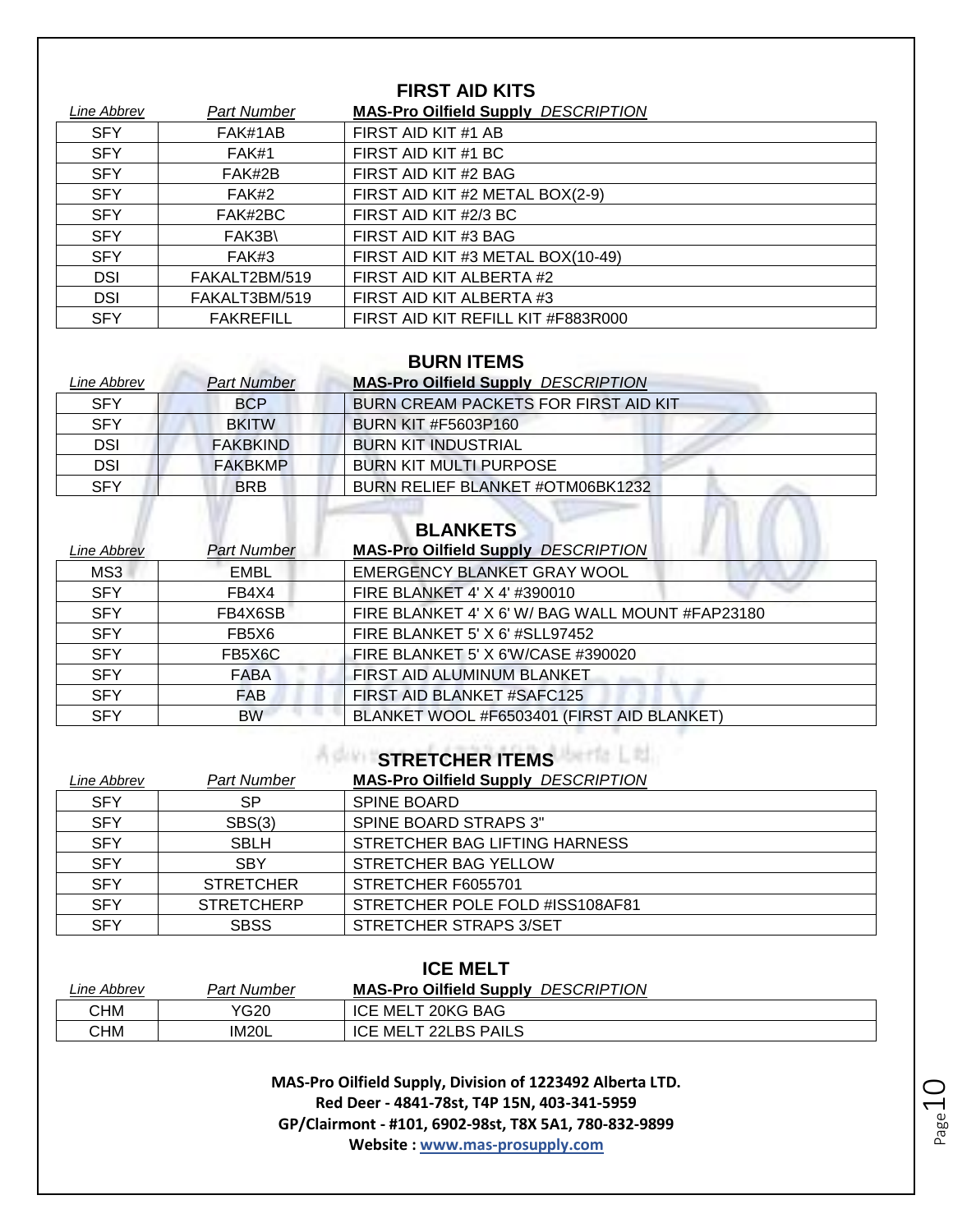#### **KNEE PADS**

| Line Abbrev | Part Number   | <b>MAS-Pro Oilfield Supply DESCRIPTION</b> |
|-------------|---------------|--------------------------------------------|
| <b>SFY</b>  | KP-314        | KNEE PADS #314                             |
| <b>SFY</b>  | KPUF3         | KNEE PADS ULTRA FLEX 3 #96110              |
| TLS         | <b>KPKUNY</b> | KNEEPADS-KUNY KP-300                       |

| <b>SUNSCREEN</b> |             |                                            |
|------------------|-------------|--------------------------------------------|
| Line Abbrev      | Part Number | <b>MAS-Pro Oilfield Supply DESCRIPTION</b> |
| OFF              | SSD         | SUNSCREEN #DEB178                          |
| OFF              | SS-KK12340  | SUNSCREEN#KKK12340                         |

|             |                    | <b>DANDAGING</b>                                        |
|-------------|--------------------|---------------------------------------------------------|
| Line Abbrev | <b>Part Number</b> | <b>MAS-Pro Oilfield Supply DESCRIPTION</b>              |
| <b>SFY</b>  | SS                 | SPEED SPLINT #GEEM100                                   |
| <b>SFY</b>  | <b>EDK</b>         | <b>EYE DRESSING KIT</b>                                 |
| <b>SFY</b>  | <b>EPAD</b>        | EYE PAD 2-1/2" X 2-5/8" #F4588100                       |
| <b>SFY</b>  | FINGERSAVER350MM   | <b>FINGER SAVER</b>                                     |
| <b>SFY</b>  | <b>FTBA</b>        | FINGER TUBE BANDAGE W/ APPLICATOR                       |
| <b>PCR</b>  | 55-0605            | <b>FOOT/FEET WARMERS</b>                                |
| <b>SFY</b>  | F1002200           | GAUZE ROLL 2" X 5YD                                     |
| <b>OFF</b>  | HW2PK              | <b>HAND WARMERS 2/PK #55-0601</b>                       |
| <b>GAS</b>  | IKSFSAY544         | <b>INSTRUMENT KIT SCISSORS FORCEPS 12" PINS #SAY544</b> |
| <b>SFY</b>  | LB6185AG           | <b>LEG BAND</b>                                         |
| <b>SFY</b>  | <b>WB6185WG</b>    | <b>WRIST BAND</b>                                       |
| <b>SFY</b>  | <b>BAND</b>        | <b>BANDAIDS</b>                                         |

# **FLAGS/ WINDSOCK**

| Line Abbrev | <b>Part Number</b> | <b>MAS-Pro Oilfield Supply DESCRIPTION</b>         |
|-------------|--------------------|----------------------------------------------------|
| <b>FRT</b>  | <b>CTMFLAG</b>     | DIMENSION FLAG 15-1/2" ORANGE MESH                 |
| <b>SFY</b>  | FO12X18            | FLAG ORANGE 12" X 18" W/ GROMMETS                  |
| <b>SFY</b>  | FO16X16            | FLAG ORANGE 16" X 16" W/2 GROMMETS #TF-0916-GR     |
| <b>SFY</b>  | <b>ODF</b>         | ORANGE DIMENSION FLAG 16" X 16" MESH               |
| <b>SFY</b>  | <b>FLAGP</b>       | <b>FLAG POLE</b>                                   |
| <b>SFY</b>  | FLAGA8C            | FLAG POLE ASSEMBLY 8' C/W MOUNTS (#FS8-L & FS7006) |
| <b>SFY</b>  | <b>WSF5-1/2</b>    | <b>WINDSOCK FRAME 5-1/2"</b>                       |
| <b>SFY</b>  | WSF8               | <b>WINDSOCK FRAME 8"</b>                           |
| <b>SFY</b>  | WSF <sub>12</sub>  | <b>WINDSOCK FRAME 12"</b>                          |
| <b>SFY</b>  | WS5-1/2            | WINDSOCK 5-1/2 X16 (SOCK ONLY)                     |
| <b>SFY</b>  | WS8                | WINDSOCK 8" X 24" (SOCK ONLY)                      |
| <b>SFY</b>  | <b>WS12</b>        | WINDSOCK 12" X 36" (SOCK ONLY)                     |
| <b>SFY</b>  | <b>WS18</b>        | WINDSOCK 18" X 56" GREEN (SOCK ONLY)               |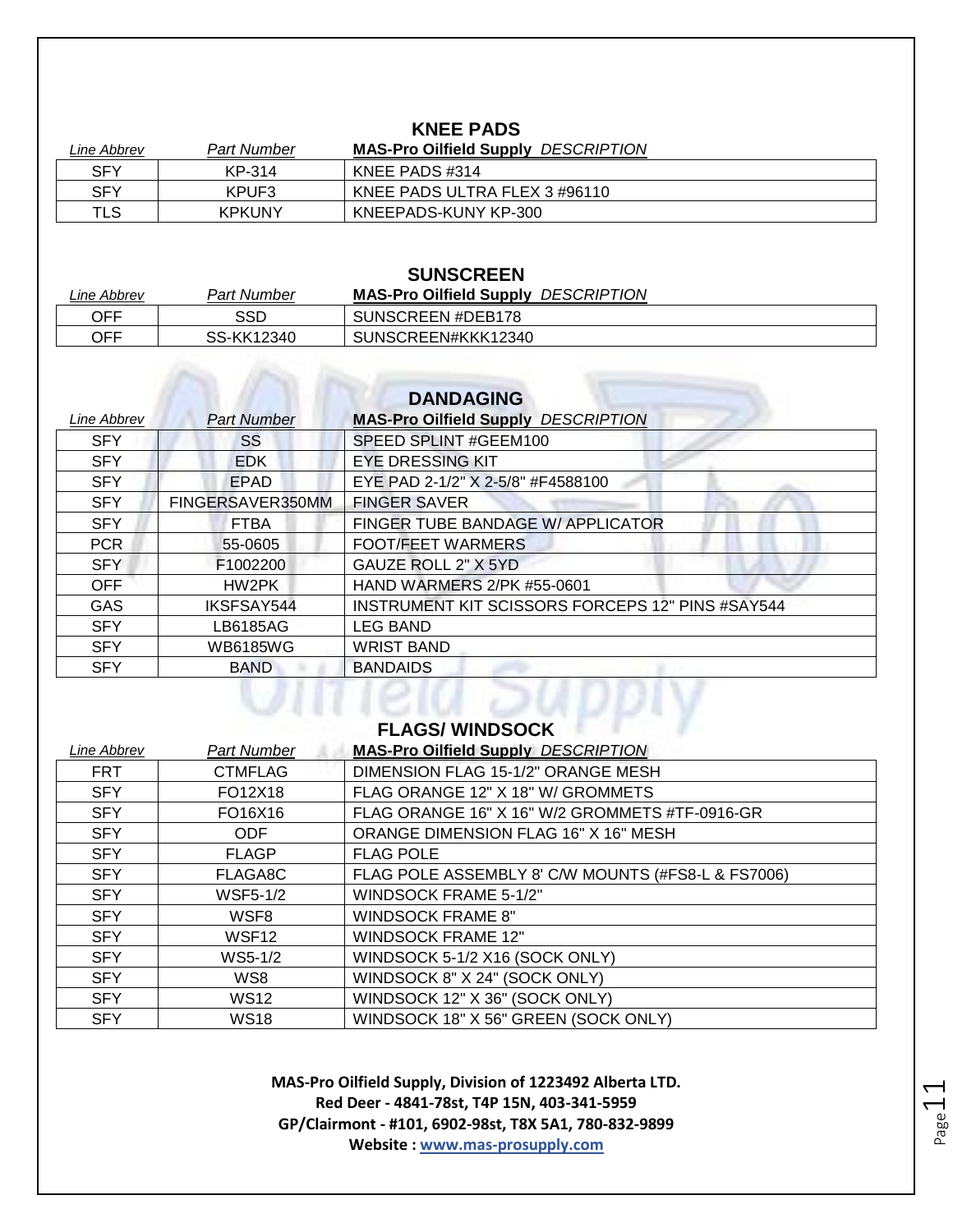#### **GASTEC H2S**

| Line Abbrev | <b>Part Number</b>  | <b>MAS-Pro Oilfield Supply DESCRIPTION</b> |
|-------------|---------------------|--------------------------------------------|
| <b>SFY</b>  | IG4LL               | GASTEC H2S TUBE .25-500PPM                 |
| <b>SFY</b>  | IG4HH               | GASTEC H2S TUBES 0.1-4%                    |
| <b>SFY</b>  | IG4H                | GASTEC H2S TUBES 10-4K PPM                 |
| <b>SFY</b>  | IG4M                | GASTEC H2S TUBES 12.5-500P                 |
| <b>SFY</b>  | IGV <sub>110S</sub> | <b>GASTEC SAMPLE PUMP</b>                  |

#### **HARD HATS**

| Line Abbrev | <b>Part Number</b> | <b>MAS-Pro Oilfield Supply DESCRIPTION</b> |
|-------------|--------------------|--------------------------------------------|
| <b>SFY</b>  | <b>BLK-HH</b>      | BLACK V-GUARD HART HAT #217374             |
| <b>DSI</b>  | <b>HP940</b>       | <b>BUMP CAP WHITE</b>                      |
| <b>SFY</b>  | 10033652           | <b>BUMP CAP WHITE MSA</b>                  |
| <b>SFY</b>  | <b>HHB</b>         | HARD HAT BLACK TOPGARD #475394 MSA         |
| <b>SFY</b>  | <b>HHBL</b>        | HARD HAT BLUE TOPGARD #475389 MSA          |
| <b>SFY</b>  | <b>HHG</b>         | HARD HAT GREEN TOPGARD #475391 MSA         |
| <b>SFY</b>  | 31024W             | <b>HARD HAT HOLDER WALL MOUNT</b>          |
| <b>PIO</b>  | 565A               | HARD HAT LINER FR LONG NECK                |
| <b>SFY</b>  | HHRA10153384       | HARD HAT RATCHET ASSY #10153384            |
| <b>SFY</b>  | <b>HHRA</b>        | HARD HAT RATCHET ASSY #MSA473333           |
| <b>SFY</b>  | HH473333           | HARD HAT RATCHET REPLACEMENT-MSA           |
| <b>SFY</b>  | <b>HHR</b>         | HARD HAT RED TOPGARD #475392 MSA           |
| <b>SFY</b>  | <b>HHW</b>         | HARD HAT WHITE TOPGARD #475393 MSA         |

# **HARNESS / SHOCK ABSORBER**

| Line Abbrev | <b>Part Number</b> | <b>MAS-Pro Oilfield Supply DESCRIPTION</b> |
|-------------|--------------------|--------------------------------------------|
| <b>SFY</b>  | 1191205C           | HARNESS CLIMBING MED/LRG PROTECTA          |
| <b>SFY</b>  | 1191206C           | HARNESS CLIMBING XL PROTECTA               |
| <b>SFY</b>  | 10155538           | HARNESS EVOTECH XS MSA                     |
| <b>SFY</b>  | 10153611           | <b>HARNESS EVOTECH MED/LRG MSA</b>         |
| <b>SFY</b>  | 1100891C           | <b>HARNESS EVOTECH LARGE</b>               |
| <b>SFY</b>  | 10155680           | HARNESS EVOTECH XL MSA                     |
| <b>SFY</b>  | 1100300C           | HARNESS EXOFIT SMALL DBI SALA              |
| <b>SFY</b>  | 1100301C           | HARNESS EXOFIT MED DBI SALA                |
| <b>SFY</b>  | 1100302C           | HARNESS EXOFIT LRG DBI SALA                |
| <b>SFY</b>  | <b>DHXL</b>        | HARNESS XL #SSH31535E364 MSA               |
| <b>SFY</b>  | <b>DRSA</b>        | D-RING SHOCK ABSORBER #MLR928LS/18INYL     |
| <b>SFY</b>  | SADBI1240362       | SHOCK ABSORBER #DBI1240362                 |
| <b>DSI</b>  | FP60391            | SHOCK ABSORBER, SNAP HOOK, D RING          |
| MS3         | <b>TLDBI</b>       | TENSION LIMITER DBI #3601490               |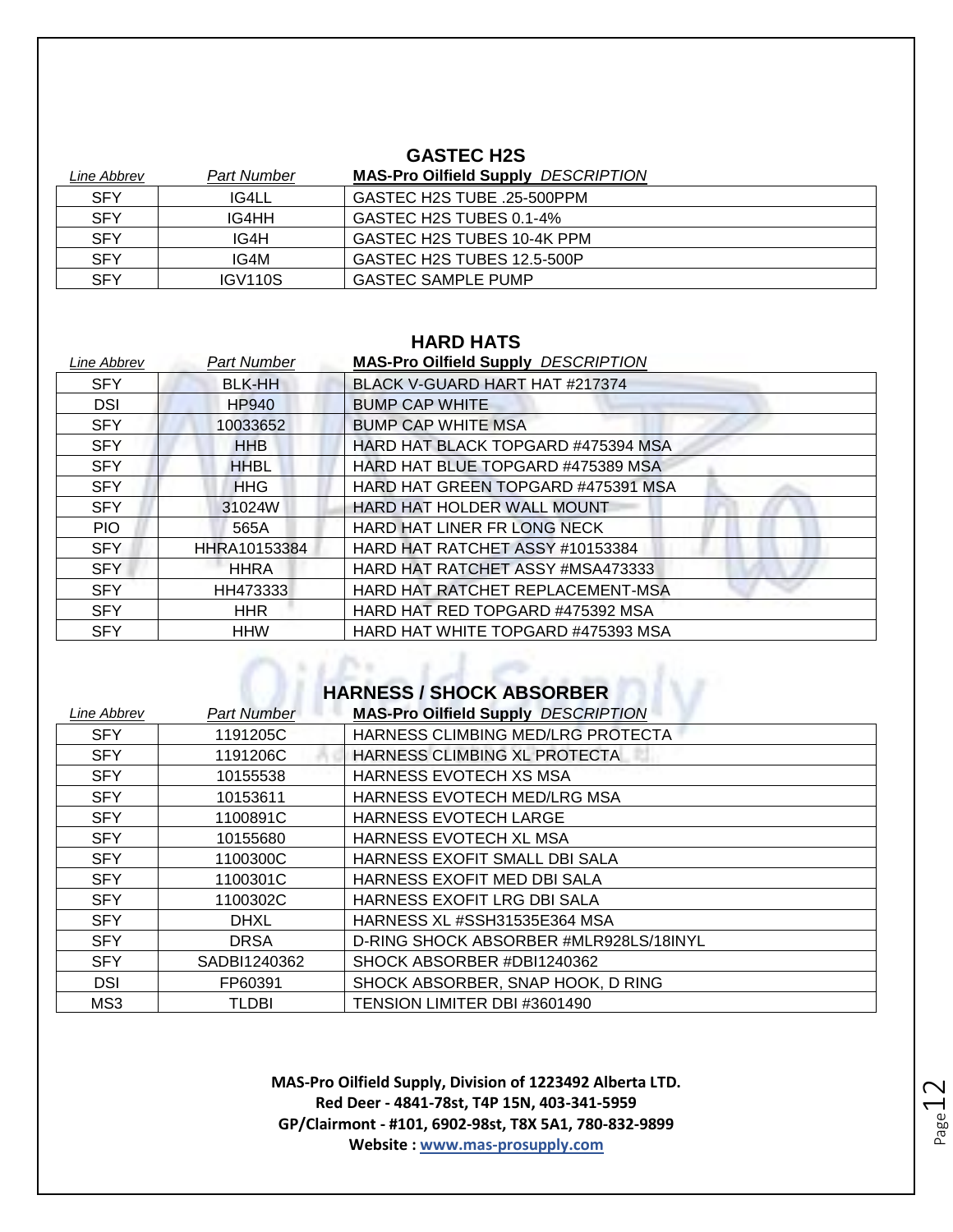#### **INSPECTION TAGS**

| Line Abbrev | Part Number         | <b>MAS-Pro Oilfield Supply DESCRIPTION</b> |
|-------------|---------------------|--------------------------------------------|
| <b>OFF</b>  | <b>BDT-BRD86455</b> | 10PK BLANK DANGER TAGS #BRD86455           |
| <b>OFF</b>  | BDT-SAU651          | 25PK BLANK DANGER TAGS #SAU651             |
| <b>SFY</b>  | IRT-SAU715          | 25PK INSPECTION RECORD TAGS #SAU715        |
| <b>SFY</b>  | <b>DNOLOT</b>       | DO NOT OPERATE LOCK OUT TAGS               |
| <b>OFF</b>  | <b>TAGINSP</b>      | INSPECTION RECORD TAG                      |
| <b>OFF</b>  | <b>INSTAG4</b>      | <b>INSPECTION TAG 4 YEAR</b>               |
| <b>OFF</b>  | <b>SITAG</b>        | SCALFOLD INSP. TAGS LIGHT DUTY/100PK       |
| <b>OFF</b>  | <b>SITH</b>         | SCALFOLD INSPECTION TAG HOLDER/10PK        |
| <b>SFY</b>  | ALUM1.5R            | TAG 1-1/2" ALUMINUM ROUND                  |
| <b>SFY</b>  | <b>ALUMTAG</b>      | TAG 2" ALUMINUM 1/4" HOLE ROUND            |

#### **KITAWAGA H2S**

W

| Line Abbrev | <b>Part Number</b> | <b>MAS-Pro Oilfield Supply DESCRIPTION</b> |
|-------------|--------------------|--------------------------------------------|
| <b>SFY</b>  | DH2ST0-1%          | KITAWAGA H2S TUBES 0-1%                    |
| SFY         | DH2ST1-3%          | KITAWAGA H2S TUBES 1-3%                    |
|             |                    |                                            |

| <b>LANYARD</b> |                     |                                            |
|----------------|---------------------|--------------------------------------------|
| Line Abbrev    | <b>Part Number</b>  | <b>MAS-Pro Oilfield Supply DESCRIPTION</b> |
| DSI            | FP611114            | <b>LANYARD 4' NYLON</b>                    |
| DSI            | FP6351334           | Y LANYARD 4'                               |
| DSI            | FP636144/4          | Y LANYARD 4' W/ ABSORBER                   |
| <b>SFY</b>     | 1340180C            | Y LANYARD 6'W/ ABSORBER PROTECTA           |
| <b>SFY</b>     | 210WLS-Z7/6FTYL     | LANYARD 6' ADJUSTABLE                      |
| <b>DSI</b>     | FP611116            | LANYARD 6' NYLON                           |
| <b>DSI</b>     | FP611118            | LANYARD 8' NYLON                           |
| <b>DSI</b>     | FP63211/10          | LANYARD 10' ADJUSTABLE                     |
| <b>SFY</b>     | 210WLS-Z7/10FTY     | LANYARD 10' ADJUSTABLE                     |
| <b>DSI</b>     | FP6111110           | LANYARD 10' NYLON                          |
| <b>DSI</b>     | FP63211/12          | LANYARD 12' ADJUSTABLE                     |
| <b>DSI</b>     | FP6111112           | LANYARD 12' NYLON                          |
| <b>SFY</b>     | STL3100             | SINGLE TOOL LANYARD #3100                  |
| <b>SFY</b>     | STL3102             | SINGLE TOOL LANYARD #3102                  |
| <b>SFY</b>     | STL3103             | SINGLE TOOL LANYARD #3103                  |
| DSI            | <b>FPTOOLTETHER</b> | TOOL LANYARD (TETHER)                      |

Page 13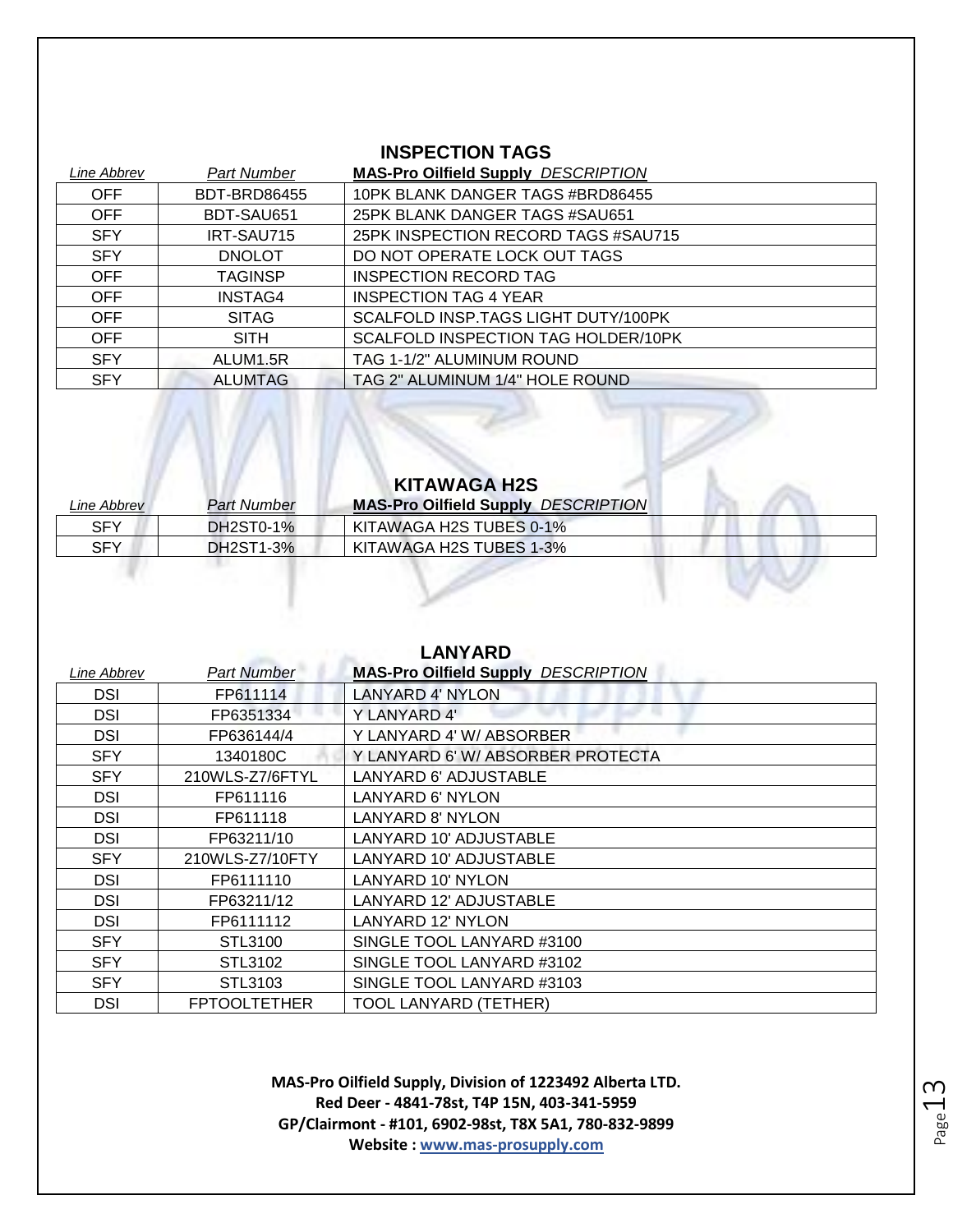| <b>LOCK OUT</b> |                     |                                                     |
|-----------------|---------------------|-----------------------------------------------------|
| Line Abbrev     | <b>Part Number</b>  | <b>MAS-Pro Oilfield Supply DESCRIPTION</b>          |
| <b>SFY</b>      | BL6                 | BARREL LOCK 6                                       |
| <b>OFF</b>      | <b>LOB</b>          | <b>LOCK OUT BOARD</b>                               |
| <b>OFF</b>      | LOBC                | LOCK OUT BOARD 5 LOCK COMPLETE (AMERICAN)           |
| <b>ELC</b>      | <b>LOCKOB</b>       | LOCK OUT BOX 6" X 8" X 4" (BATTERY DISCONNECT)      |
| <b>OFF</b>      | LOC420              | LOCK OUT CLASP #420                                 |
| <b>OFF</b>      | LOS <sub>10</sub> C | LOCK OUT STATION 10 LOCK COMPLETE #1483BP3          |
| <b>OFF</b>      | LOS10CZ             | LOCK OUT STATION 10 LOCK COMPLETE ZENEX #1483BP410F |
| <b>OFF</b>      | LO4C                | LOCK OUT STATION 4 LOCK COMPLETE #1482BP3           |
| <b>OFF</b>      | LOS5CA              | LOCK OUT STATION 5 LOCK COMPLETE AMERICAN #1105     |
| <b>OFF</b>      | LOT                 | LOCKOUT TAG 12/PK #497A                             |
| <b>SFY</b>      | <b>LR008E</b>       | PADLOCK CONTROL CENTRE                              |

| <b>RAE CO2/H2S</b> |                  |                                            |
|--------------------|------------------|--------------------------------------------|
| Line Abbrev        | Part Number      | <b>MAS-Pro Oilfield Supply DESCRIPTION</b> |
| <b>SFY</b>         | DCO2T.05-1%      | RAE CO2 TUBES .05-1%                       |
| <b>SFY</b>         | DCO2T.05-10%     | RAE CO2 TUBES .05-10%                      |
| <b>SFY</b>         | 10-104-45        | RAE CO2 TUBES 0.25 - 3%                    |
| <b>SFY</b>         | DCO2T1-20%       | <b>RAE CO2 TUBES 1-20%</b>                 |
| <b>SFY</b>         | DCO2T300-5000%   | RAE CO2 TUBES 300-5000%                    |
| <b>SFY</b>         | DCO2T5-40%       | RAE CO2 TUBES 5-40%                        |
| <b>SFY</b>         | 10-103-04        | RAE H2S TUBES .2-3PPM                      |
| <b>SFY</b>         | DH2ST.1-2%       | RAE H2S TUBES 0.1-2% #10-103-40            |
| <b>SFY</b>         | DH2ST100-2000PPM | RAE H2S TUBES 100-2000PPM #10-103-30       |
| <b>SFY</b>         | DH2ST10-120PPM   | RAE H2S TUBES 10-120PPM #10-103-15         |
| <b>SFY</b>         | DH2ST1-7PPM      | RAE H2S TUBES 1-7 PPM #10-103-06           |
| <b>SFY</b>         | DH2ST2.5-60PPM   | RAE H2S TUBES 2.5-60PPM #10-103-10         |
| <b>SFY</b>         | DH2ST2-40%       | RAE H2S TUBES 2-40% #10-103-50             |
| <b>SFY</b>         | 10-103-20        | RAE H2S TUBES 50-800PPM #10-103-20         |
| <b>SFY</b>         | RAEHP            | RAE HAND PUMP KIT #010-0001-000            |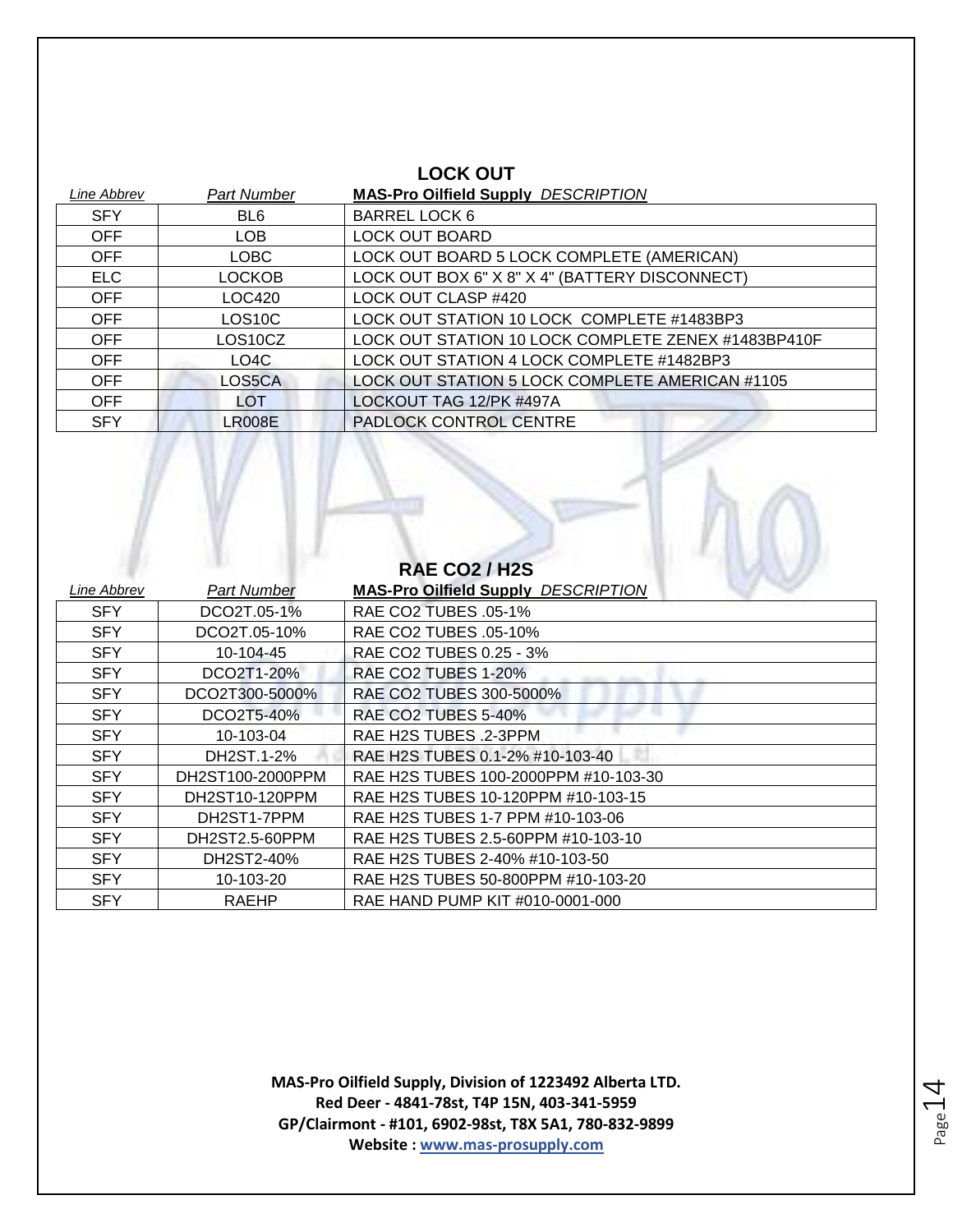| <b>RESPIRATORY</b> |                    |                                               |
|--------------------|--------------------|-----------------------------------------------|
| Line Abbrev        | <b>Part Number</b> | <b>MAS-Pro Oilfield Supply DESCRIPTION</b>    |
| <b>SFY</b>         | <b>ACMSA</b>       | AIR CASE MSA                                  |
| <b>SFY</b>         | <b>CPRDS</b>       | <b>CPR DISPOSABLE SHEILDS</b>                 |
| <b>SFY</b>         | CPR17746           | <b>CPR MASK IN CASE</b>                       |
| <b>SFY</b>         | CPR17745           | <b>CPR MASK-SINGLE USE</b>                    |
| <b>SFY</b>         | DMN <sub>95</sub>  | DUST MASK N95 3M #8210 (20 PC)                |
| <b>SFY</b>         | 6100               | <b>HALF MASK SMALL 3M</b>                     |
| <b>SFY</b>         | 6200               | <b>HALF MASK MED 3M</b>                       |
| <b>SFY</b>         | 6300               | <b>HALF MASK LRG 3M</b>                       |
| <b>SFY</b>         | 770030M            | <b>HALF MASK SILICONE MED</b>                 |
| <b>SFY</b>         | 770030L            | <b>HALF MASK SILICONE LRG</b>                 |
| <b>SFY</b>         | <b>MSAAP</b>       | <b>MSA AIR PACK</b>                           |
| <b>SFY</b>         | <b>MSARL815452</b> | MSA RESPIRATOR LARGE #MSA815452               |
| <b>SFY</b>         | <b>MSAR816697</b>  | MSA RESPIRATOR MEDIUM W/ CARTRIDGE #MSA816697 |
| <b>SFY</b>         | <b>MSARS815448</b> | MSA RESPIRATOR SMALL #MSA815448               |
| <b>SFY</b>         | NR7580P100         | NORTH RESPIRATOR #7580P100                    |
| <b>SFY</b>         | NR7581P100         | NORTH RESPIRATOR 7581P100                     |
| SFY                | 60921              | REPIRATOR CARTRIDGE (2PK) 3M                  |
| <b>SFY</b>         | 8293P100           | RESPIRATOR #8293P100                          |
| MS3                | RC6001             | RESPIRATOR CARTRIDGE #6001 (2 PACK)           |
| <b>SFY</b>         | 75SCP100L          | <b>RESPIRATOR CARTRIDGE (2PK) NORTH</b>       |
| <b>SFY</b>         | 815362             | RESPIRATOR CARTRIDGE P100 (2PK) MSA           |
| <b>SFY</b>         | V7003              | <b>RESPIRATOR CLEANING WIPES (100)</b>        |
| <b>SFY</b>         | 2200N95            | <b>RESPIRATOR MOLDEX</b>                      |
| <b>CHM</b>         | <b>RWIPES</b>      | <b>RESPIRATOR WIPES #07065</b>                |
| <b>SFY</b>         | SCBAA2             | <b>SCBA AIRHAWK 2 W/CASE</b>                  |
| <b>SFY</b>         | <b>SAP</b>         | <b>SCOTT AIR PACK</b>                         |
| <b>SFY</b>         | <b>SAPC</b>        | <b>SCOTT AIR PACK CASE</b>                    |
| <b>SFY</b>         | <b>SAPR</b>        | <b>SCOTT AIR PACK RE-CERT</b>                 |
| <b>SFY</b>         | <b>SAPRB</b>       | SCOTT AIR PACK REPLACEMENT BOTTLE             |
| <b>SFY</b>         | <b>SAPMED</b>      | <b>SCOTT AIR PAK MED #805773-82</b>           |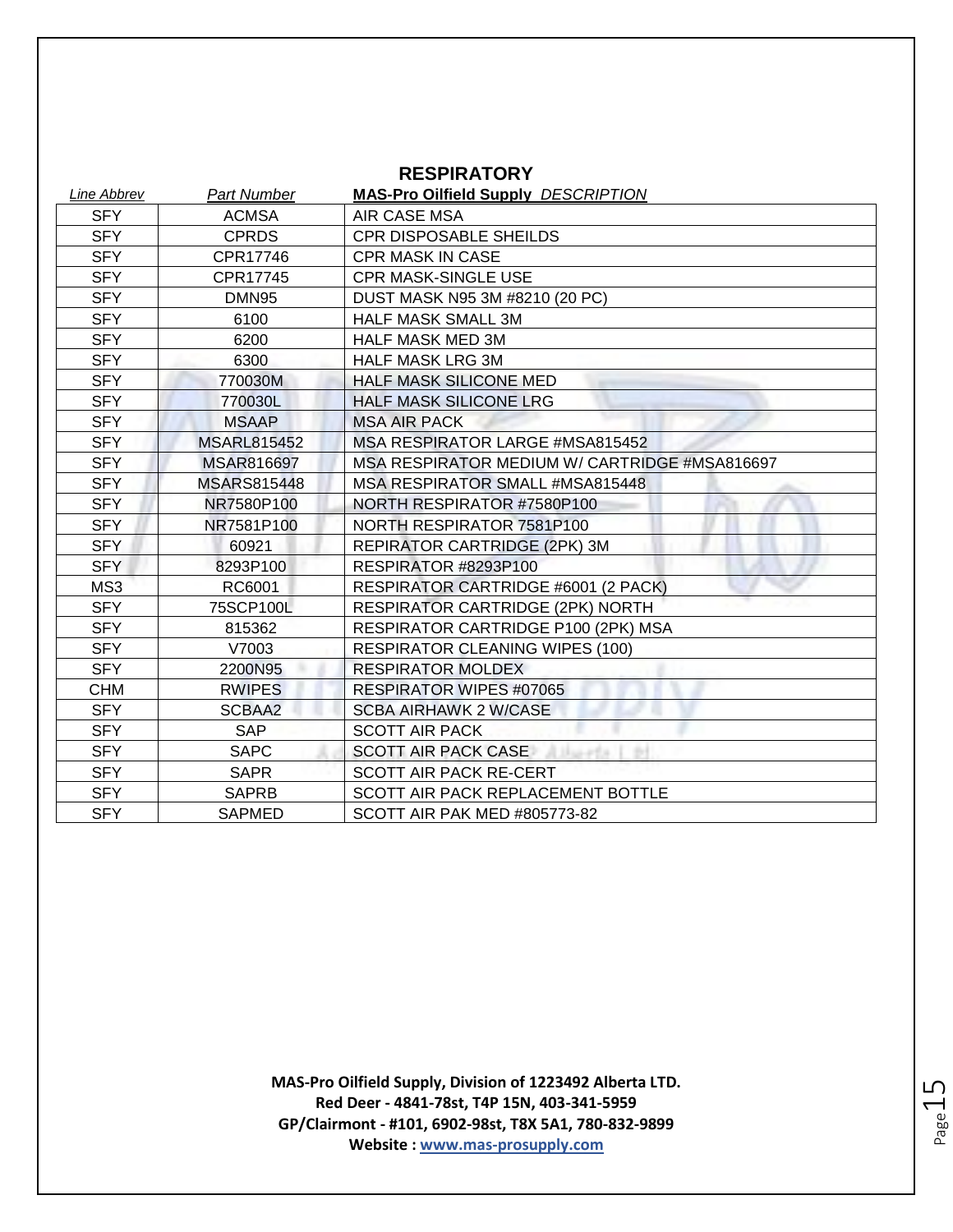#### **ROAD / TRAFFIC SAFETY**

| Line Abbrev | Part Number       | <b>MAS-Pro Oilfield Supply DESCRIPTION</b>     |
|-------------|-------------------|------------------------------------------------|
| <b>OFF</b>  | <b>ANM</b>        | <b>ANTENNA MAGNETIC</b>                        |
| MS3         | <b>BAR10</b>      | BARRICADE WOOD WITH STEEL LEGS                 |
| <b>SFY</b>  | DSM <sub>2</sub>  | DOCKING STATION MICRODOCK 2 TEST & CAL         |
| TRK         | D42               | DELINEATOR (42 PILON) W/ BASE#CDRTDS42         |
| <b>OFF</b>  | HSMBHT1000        | HANDSET BATTERY FOR MOTOROLA RADIO HT1000      |
| <b>OFF</b>  | HEADSMHT1000      | HEADSET FOR MOTOROLA RADIO HT1000              |
| <b>OFF</b>  | HEADSMHT1000C     | HEADSET FOR MOTOROLA RADIO HT1000 CORE CHARGE  |
| <b>SFY</b>  | <b>JSR</b>        | JOBSITE RADIO MILWAUKEE #2790-20               |
| <b>OFF</b>  | LOG612            | <b>LOG/TRIP INSPECTION BOOK</b>                |
| <b>OFF</b>  | <b>TIB</b>        | <b>TRIP INSPECTION BOOKS</b>                   |
| <b>SFY</b>  | <b>RCP</b>        | ROAD CONE PYLON 2' HEIGHT                      |
| <b>SFY</b>  | <b>RTK</b>        | ROAD TRIANGLE KIT #798                         |
| <b>SFY</b>  | 1005-B1           | ROAD TRIANGLE KIT BRACKET                      |
| <b>SFY</b>  | SAFETYBUMP3       | <b>SAFETY BUMP 3"</b>                          |
| <b>SFY</b>  | SAFETYBUMP4       | SAFETY BUMP 4"                                 |
| <b>SFY</b>  | <b>SWC-16X16</b>  | STEERING WHEEL CLIPBOARD 16" X 16"             |
| SFY         | TB8               | TRAFFIC BARRICADE 8' #JCK17634 PLASTIC         |
| <b>SFY</b>  | <b>TBL</b>        | <b>TRAFFIC BARRICADE LEG #JCK14677 PLASTIC</b> |
| <b>SFY</b>  | S-21159           | TRAFFIC CONE 18" POP-UP                        |
| <b>SFY</b>  | <b>TC18</b>       | <b>TRAFFIC CONE 18" #55-3116</b>               |
| <b>SFY</b>  | <b>TC28</b>       | TRAFFIC CONE 28" #CDRTCPVC28                   |
| <b>SFY</b>  | <b>TC36</b>       | TRAFFIC CONE 36" #55-3136                      |
| <b>SFY</b>  | TCC <sub>24</sub> | <b>TRAFFIC CONE COLLAPSIBLE 24"</b>            |
| <b>SFY</b>  | TC-212            | <b>TRAFFIC CONE TC-212</b>                     |
| <b>SFY</b>  | TP42              | TRAFFIC POST 42' #CDRTDS42                     |
| <b>SFY</b>  | BP902.4           | WHIP 8' W/LED                                  |

| <b>TOOL TETHER</b> |                    |                                            |
|--------------------|--------------------|--------------------------------------------|
| Line Abbrev        | <b>Part Number</b> | <b>MAS-Pro Oilfield Supply DESCRIPTION</b> |
| <b>SFY</b>         | 19007              | <b>TOOL TETHER 15LBS</b>                   |
| <b>SFY</b>         | 19809              | <b>TOOL TETHER 25LBS</b>                   |
| <b>SFY</b>         | 1035               | <b>TOOL TETHER KUNY</b>                    |

Page 16